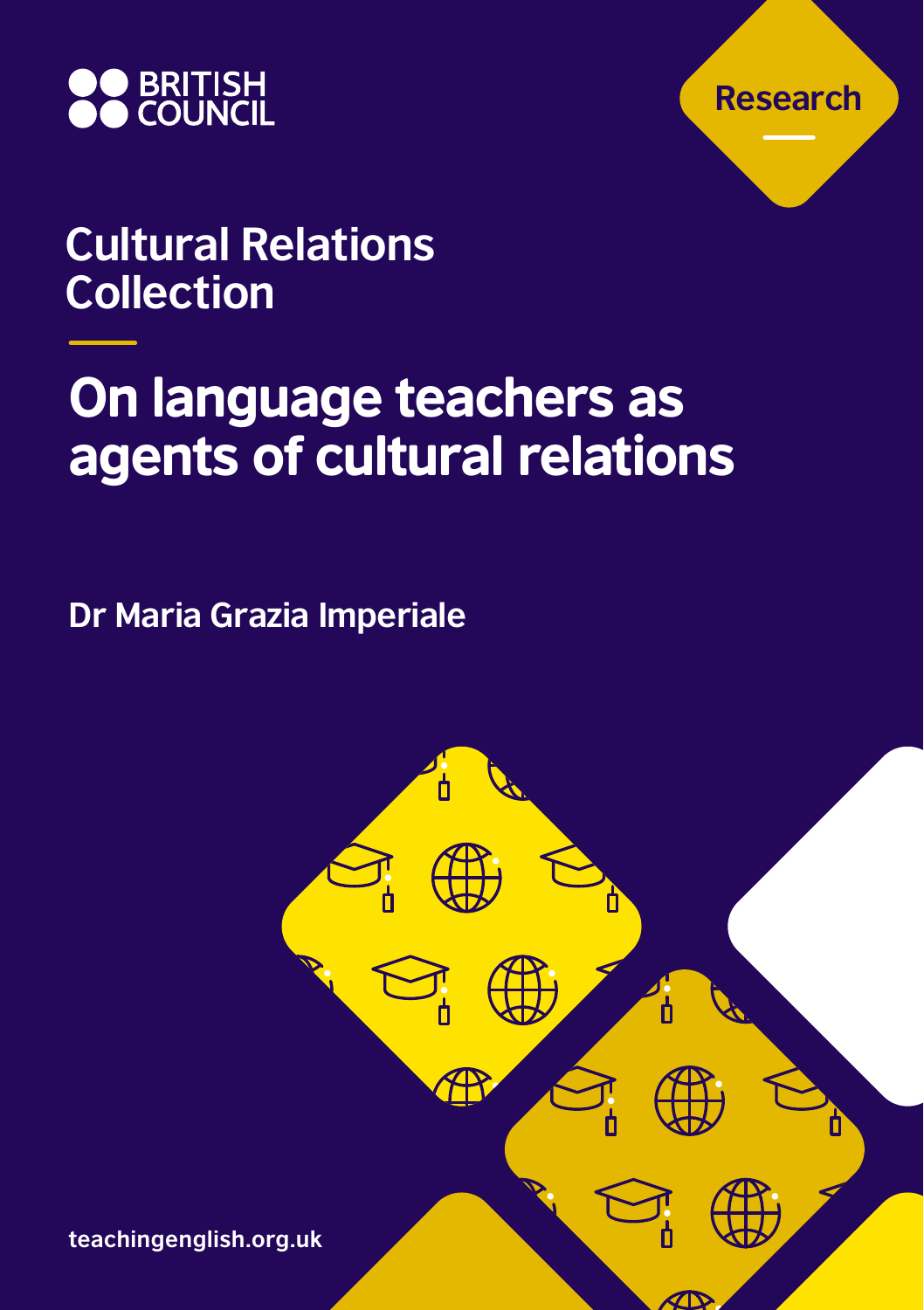## About the author

#### **Maria Grazia Imperiale** is

Academic Co-ordinator of the Culture for Sustainable and Inclusive Peace Network Plus (University of Glasgow, School of Education) and a member of the UNESCO Chair Refugee Integration through Languages and the Arts (UNESCO RILA, University of Glasgow). She holds a PhD in Language Education (University of Glasgow) and an MA (Hons) in Applied Linguistics and Intercultural Communication (University for Foreigners of Siena, Italy). Her PhD thesis was entitled 'Developing language education in the Gaza Strip: pedagogies of capability and resistance'. She has conducted research on language education, multilingualism and intercultural education in several ODA contexts using decolonising and participatory approaches, including arts-based methods. She teaches on different postgraduate courses within the School of Education.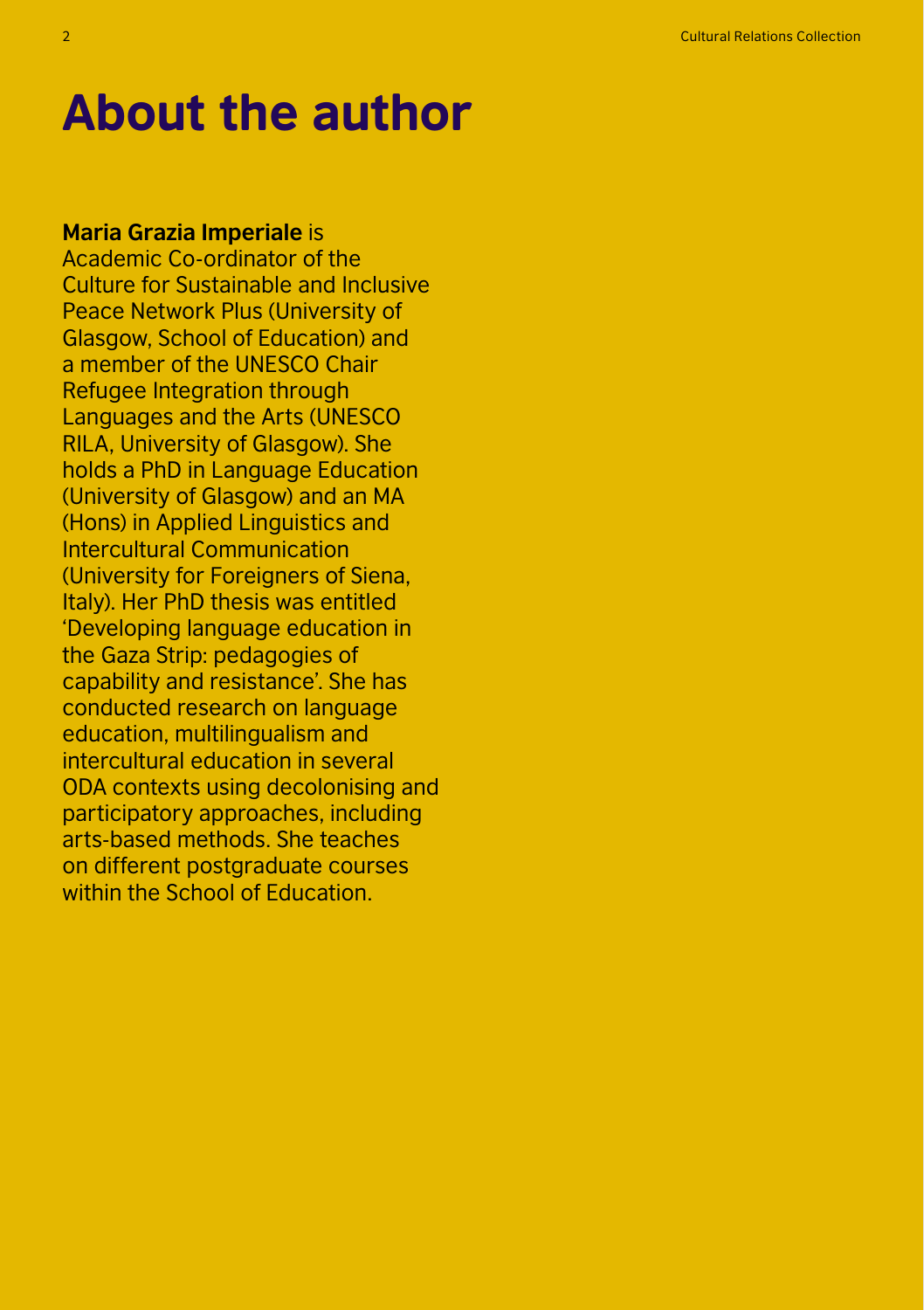### **Foreword**

We commissioned this essay in recognition of the important role that English language teachers across the world play in their communities and education systems and the contribution they make to cultural relations.

The British Council invests in, works with and reports on a large audience of English teachers in national education systems globally. They are a key audience in every aspect of our reach: they access broadcasts and publications, and form a large digital audience (for example, there were over six million unique visitors to the TeachingEnglish website and over 135,000 English language teachers engaged in sustained online professional development activity with the British Council in 2020–21). Traditionally, the impact of this work is measured in terms of its reach, changes in classroom practice, and in resulting improvements in student achievement. Teachers are 'multipliers', each one providing benefit to several classrooms of children through improved methodology and access to resources every year.

On the other hand, there has been a strong academic focus in the last 30 years on issues of the English language and ownership. English is 'pluricentric' and, for most users, not a national language but a 'lingua franca' adapted and used as part of multilingual repertoires in a variety of ways, often unconnected to the UK. It is in this context

that these teachers engage both bilaterally with the UK and multilaterally with international communities of teachers, often on our websites, social networks and massive open online courses. Importantly, through these and other professional development opportunities, many teachers actively seek the British Council out, not just to learn themselves. but to exchange knowledge and expertise that we in turn learn from and share. They contribute to international understanding both as English language teaching (ELT) practitioners and as experts in the lives of their students, offering insights into the broader educational, social and cultural contexts where they live and work.

Gillespie et al., in their paper *Cultural value* (2018), state that 'cultural relations practitioners aspire to genuine reciprocity and mutual understanding'. In this essay, through reflection on her own experiences in participatory research with various communities of English teachers, Dr Imperiale looks at the role of language teachers, and specifically English language teachers, in participating in and promoting cultural relations, beyond a transactional engagement which sees them as adopters and transmitters of outside knowledge and expertise. She shows how a cultural relations focus can both reveal broader and deeper mutual benefit to the British Council's work with English teachers, and support a more holistic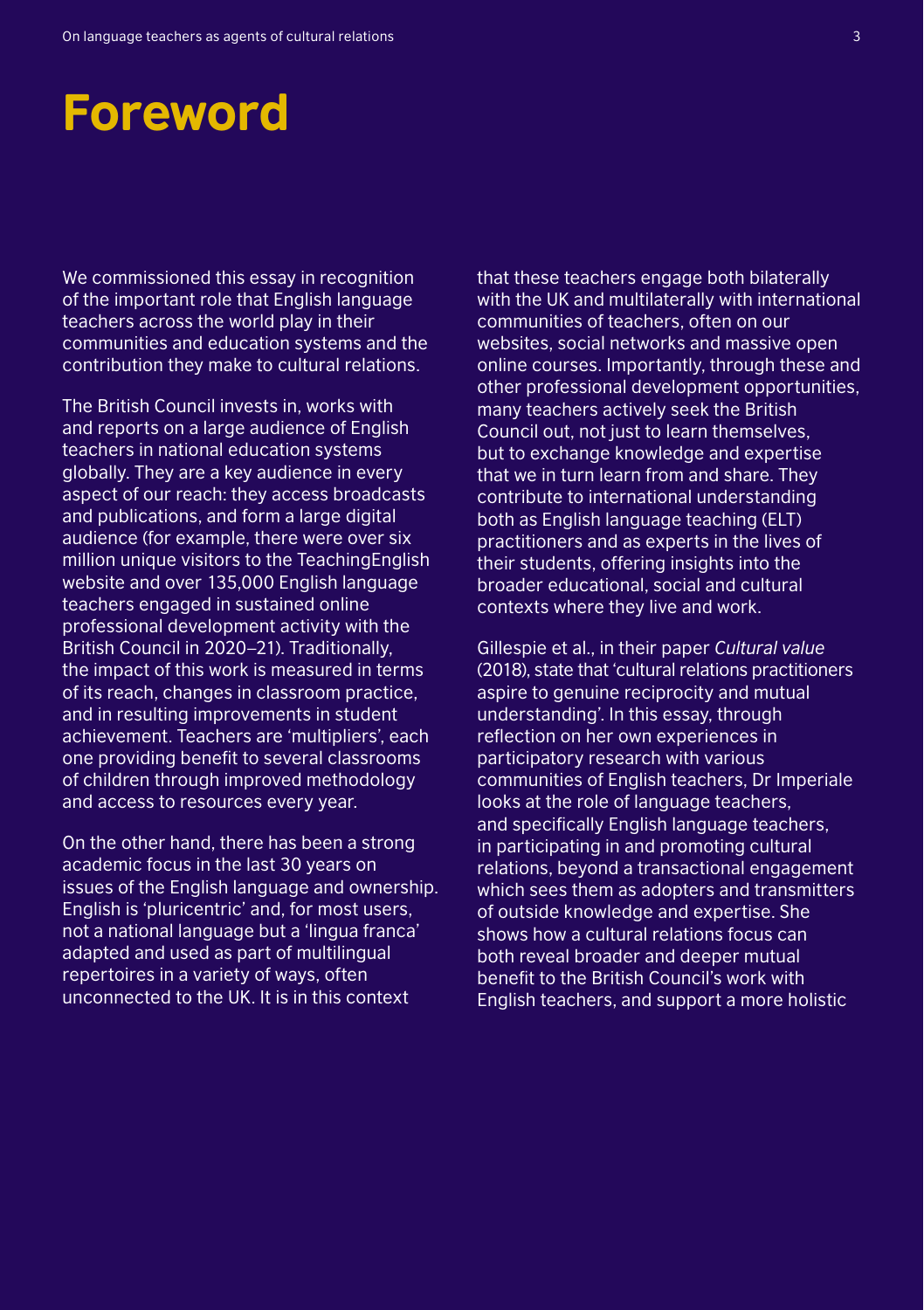approach to teacher development, nurturing and responding to teacher aspirations and promoting teacher agency through increasing their potential for contribution to their own communities and education systems, to the international ELT community, and to intercultural understanding. Her work is particularly relevant as we look for new ways to bring together international networks of teachers, researchers and policymakers on our global platforms. It can help us further align our own values and aspirations as a cultural relations organisation with the work we do with the global ELT sector and focus our activity with English language teachers more clearly on realising those cultural relations objectives.

**Tim Phillips,** Principal Consultant **Damian Ross,** Senior Consultant

Essay commissioners English for Education Systems, British Council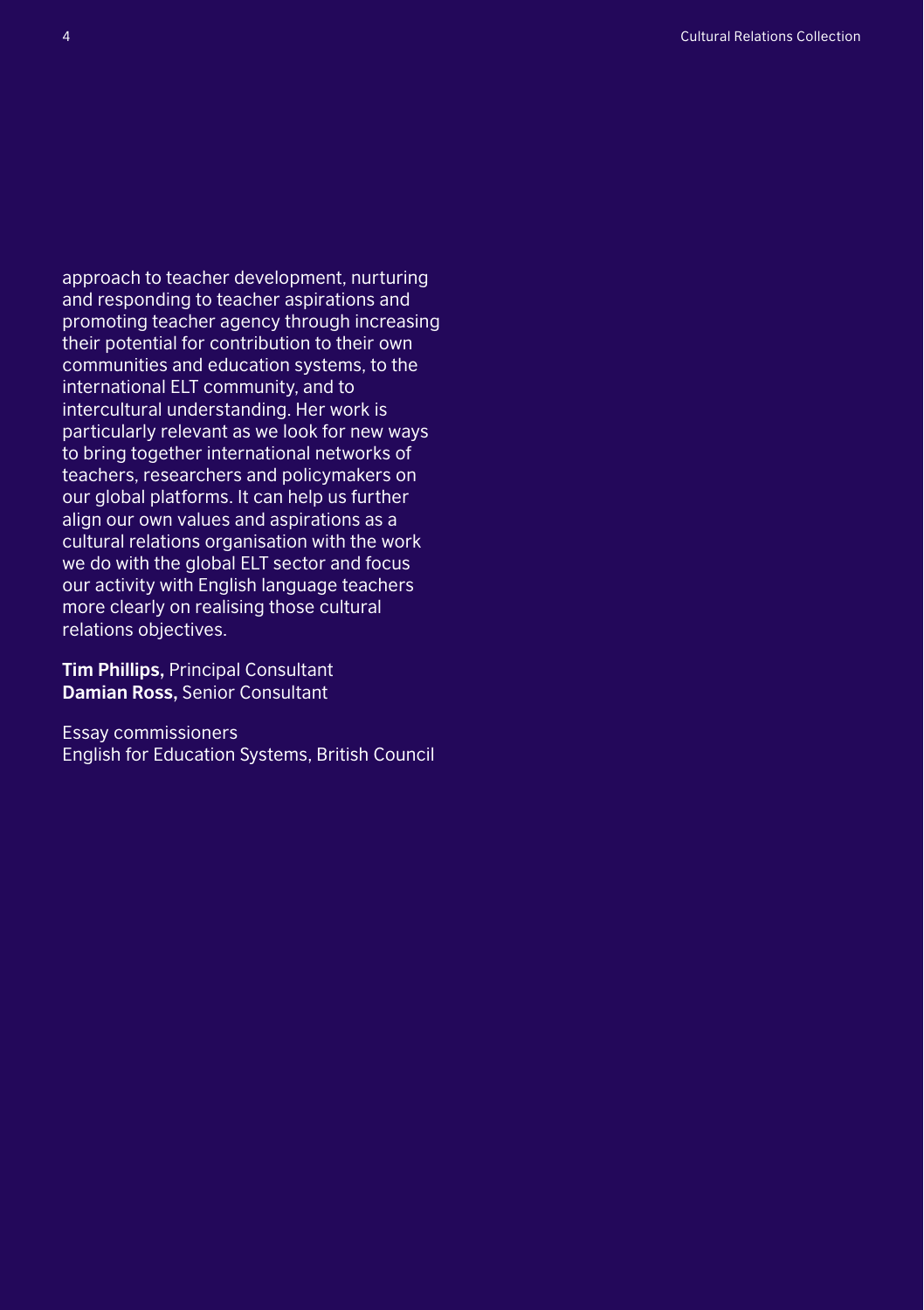## Introduction

The concept of 'cultural relations' is multifaceted and complicated, encompassing aims such as developing greater connectivity, mutual understanding, reciprocity and mutually beneficial development (British Council & Goethe Institute, 2018). While the values and benefits to the UK are often presented as financial, the value of cultural relations lies in developing peaceful and sustainable communities worldwide, while nurturing better understanding and relations between people, populations and countries.

Cultural relations, therefore, contribute to the UK's communities and culture; they have an intangible cultural and social value which is perhaps less easily quantifiable than the financial aspects, and it is this wider value upon which I will focus in this essay.

At the same time, cultural relations are developed to nurture beneficial transactions between states, and therefore could be considered – at least to some extent – in terms of cultural diplomacy and soft power (Singh, 2018). As a cultural relations organisation, the British Council is involved both in promoting better understanding between people worldwide and in fostering the interests of the UK through the language industry, as the aims and objectives of its Royal Charter state. <sup>1</sup>

The role of English in cultural relations has already been discussed and its value in building cultural relations is widely recognised (Erling, 2017). For example, English learning has a role to play in peacekeeping missions (Hare et al., 2017) and in contexts of protracted crisis, where it contributes to voicing peaceful cultural resistance and the spreading of counter-narratives before the

international community (Imperiale et al., 2017). However, the spreading of English poses problems when it is used in place of a multitude of indigenous and minority languages (Rose, 2018), reinforcing structural imbalances and the divide between countries and knowledges.

The focus of this essay is not language itself – the tool by which cultural relations are shaped – but rather the agents who can shape cultural relations: English language teachers. In this essay I discuss how English language teachers in ODA-eligible contexts 2 contribute to cultural relations through actions grounded in their values and beliefs (agency), and how communities benefit from the work of English language teachers. I discuss different situations in which language teachers are active cultural agents by promoting multilingualism in their classrooms, by being involved in international, participatory, professional development, and by acting as mediators within their own communities. I do not look at their work as if it is limited to the classroom context, but I rather recognise the work of English teachers beyond their schools, as active members of their communities. In the discussion I bring in examples from research I conducted with teachers in ODA contexts in Ethiopia, the Gaza Strip (Occupied Palestinian Territories) and Lebanon.

This essay is structured as follows: first, I introduce theoretical concepts related to cultural relations and teachers' agency; second, I present and discuss empirical evidence from ODA contexts which shows how teachers' agency can be manifested; and I conclude with final reflections and implications.

2. Countries eligible to receive official development assistance.

<sup>1.</sup> For more information, the Royal Charter can be found at: [www.britishcouncil.org/sites/default/files/royalcharter.pdf](http://www.britishcouncil.org/sites/default/files/royalcharter.pdf)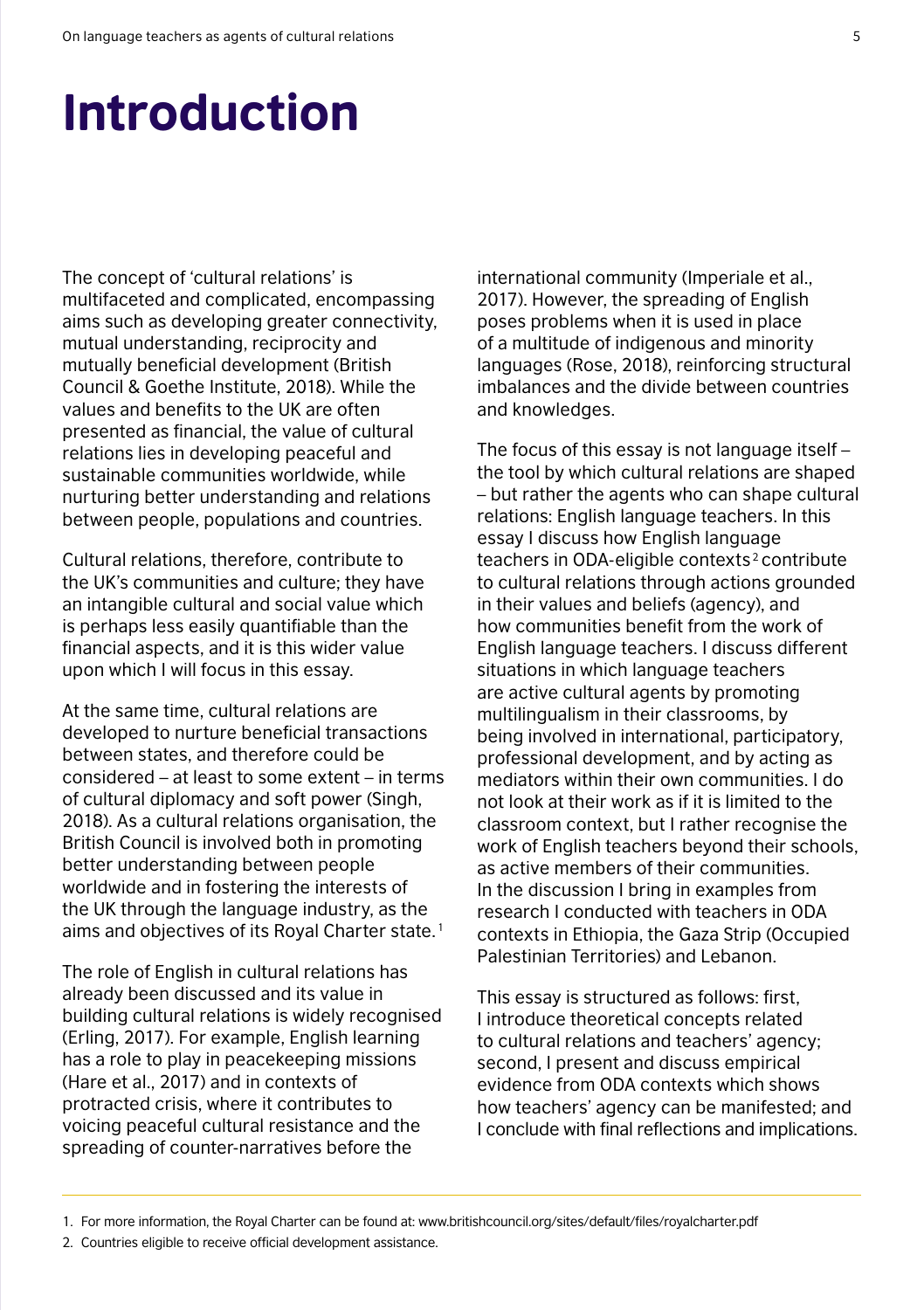## Theoretical concepts

### **Cultural relations and the role of English and English language teaching**

Cultural relations is at the core of the work of the British Council. A recent review written by the British Council and the Goethe Institute (2018) argued that the term 'cultural relations' is frequently adopted by practitioners, even though there is no agreement about its definition. In the review, cultural relations has been defined as:

*Reciprocal transnational interactions between two or more cultures, encompassing a range of activities conducted by state and/or non-state actors within the space of culture and civil society. The overall outcomes of cultural relations are greater connectivity, better mutual understanding, more and deeper relationships, mutually beneficial transactions and enhanced sustainable dialogue between people and cultures, shaped through engagement and attraction rather than coercion.* 

British Council & Goethe Institute, 2018: p. 7

The definition is not that straightforward, so let us try to unpack it. Cultural relations seem to have a more genuine and benign motive than cultural diplomacy since the overall outcomes are not directly related to states' interests, but rather to the flourishing of humanity. Cultural relations emphasise the

development of trust between peoples and cultures, participation and dialogue for sustainable understanding and mutual respect between different actors.

Rose (2018) suggests that cultural relations are fundamentally long-term, mutual and non-governmental. On the other hand, Singh (2018: p. 5) acknowledges that they develop 'in a continuum of soft power that includes international development'.

I agree with Singh (2018) since in the British Council and Goethe Institute definition above the reference to soft power is clear – even though not explicit – and is evident in the term 'attraction rather than coercion' and the stated aim of achieving 'mutually beneficial transactions'. As such, it is challenging to fully appreciate the non-governmental dimension of cultural relations that Rose (2018) refers to.

The work of the British Council includes the development of cultural relations as defined above – which supports mutual understanding and communication worldwide – and also involves soft power, at least to some extent. The aims of the British Council include generating attractiveness and fostering the spread of English language and British culture, therefore contributing to the economic enhancement and cultural enrichment of the UK (Singh, 2018).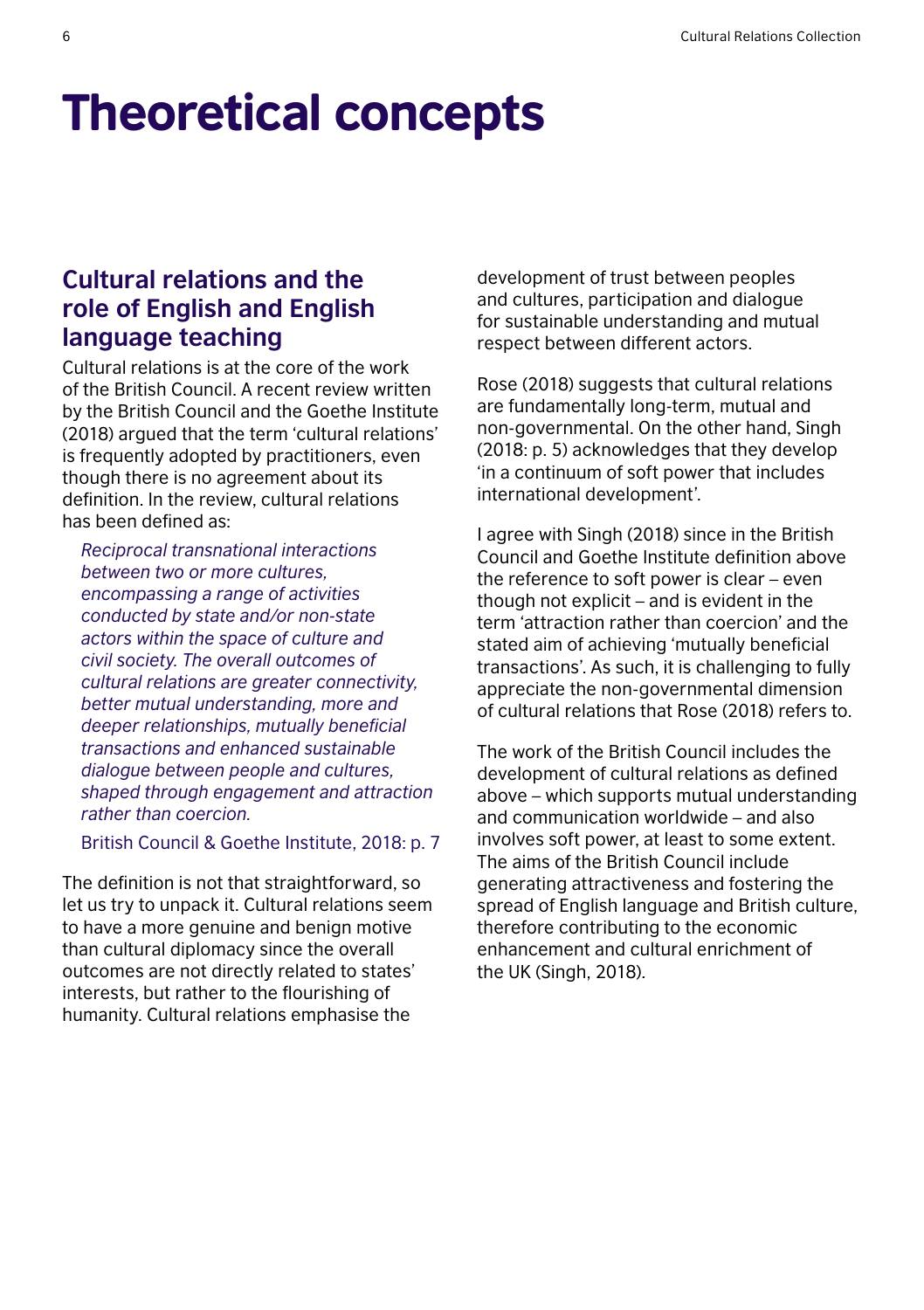A series of essays have investigated how cultural relations encompass the work of the British Council, noting that English and English language teaching (ELT) are central to the development of cultural relations. For example, Rose (2018) discusses how English is both a 'vector' and a 'commodity', with not only a constructive power, but also one which is potentially destructive in the case that English monoglossia prevails and linguistic diversity is subjugated in favour of one single lingua franca (which is also a colonial language). A British Council-edited book, *English Across the Fracture Lines*, investigates the role that English has in creating and maintaining relationships and stability, locally and globally (Erling, 2017). We therefore can say that English does contribute to cultural relations, even though this may also pose some issues.

The problems posed by the spreading of English have been abundantly illustrated by experts in applied linguistics, the most prominent being Robert Phillipson (1992, 2016) with his work on linguistic and educational imperialism. Linguistic imperialism consists of the practices and ideologies employed in subjugating groups on the basis of language: English dominates over other languages, and hence can be used as a discriminatory and policing tool:

*The dominance of English is asserted and maintained by the establishment and continuous reconstitution of structural and cultural inequalities between English and other languages. Here structural refers broadly to material properties (for example institutions, financial allocations) and cultural to immaterial or ideological properties (for example attitudes, pedagogic principles).* 

Phillipson, 1992: p. 47

In Phillipson's conceptualisation, linguistic imperialism occurs on different levels. It involves economic, political, military, communicative, cultural and social levels (Phillipson, 1992: pp. 52–55). The one-way flow of ELT models exported from the centre to the periphery – from anglophone countries in the inner circle to local communities of the outer circles (Kachru, 1986) – maintains and reinforces the asymmetrical relationship between norm-providing and norm-dependent countries; what Phillipson (1992) calls 'educational imperialism'. The British Council, according to Phillipson and others (Phillipson 1992, 2016; Pennycook, 1994, 1998), is the primary organ of the 'exportation of ELT', and hence contributes to linguistic imperialism.

The apolitical mission of the British Council, which often finds concretisation in educational aids for developing countries, is motivated by the argument that issues of power relations are not relevant to language pedagogy (Phillipson, 1992). However, Phillipson and others remind us that power relations occur through language pedagogy; for example through the exportation of textbooks produced in anglophone contexts and the reputation that 'native' language teachers have as opposed to non-native ones. In these ways English and ELT have the power to subjugate other languages and other forms of knowledge.

The critique that Phillipson (1992) advanced, and which has since been further developed by many other scholars (Pennycook, 1994; Phipps & Gonzales, 2004; Crosbie, 2014; Imperiale, 2017), needs to be kept in mind when discussing and problematising cultural relations and the neutral benign and idealistic motives behind them. I believe that a more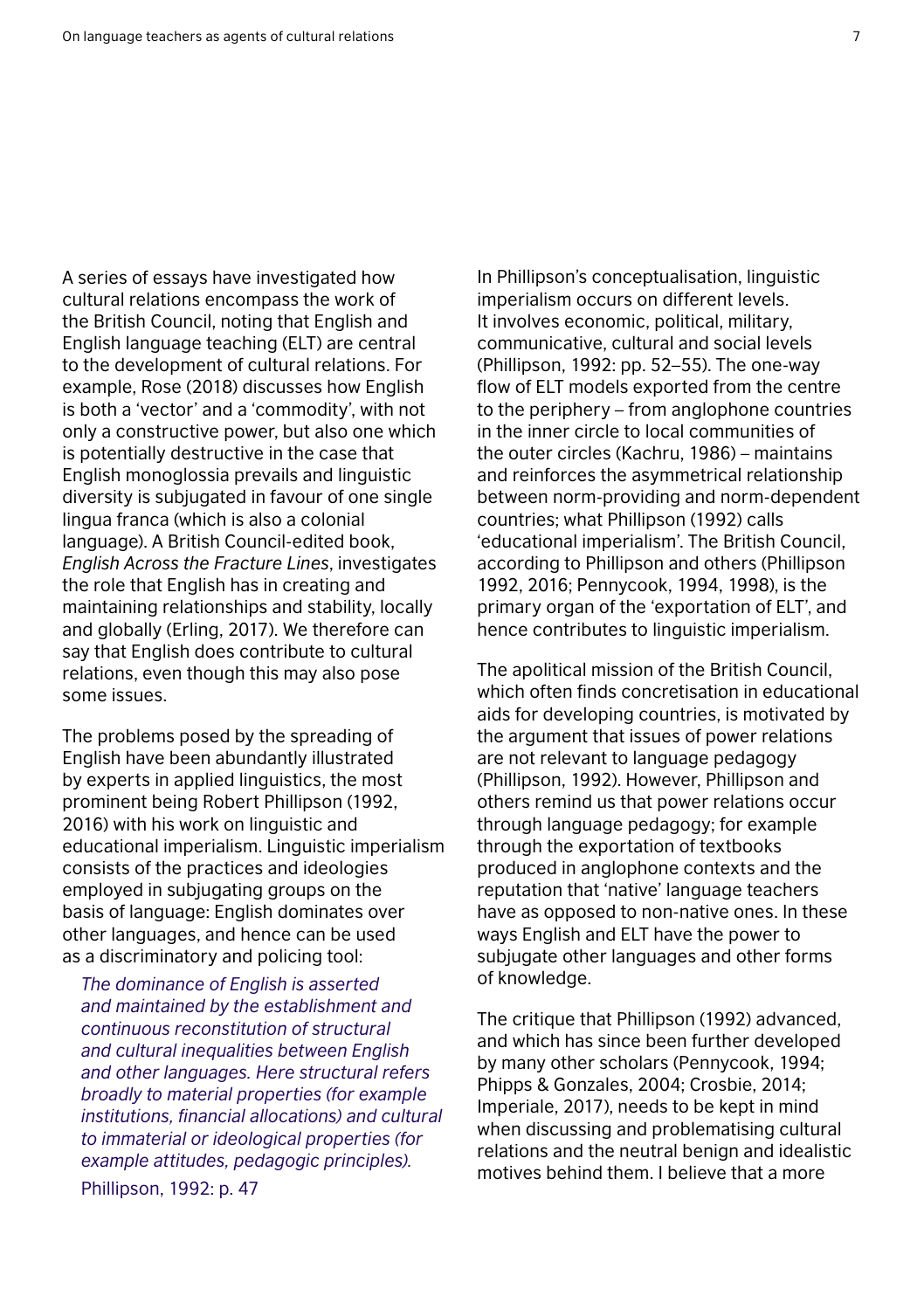complex picture of cultural relations, one that explicitly and openly discusses issues related to structural imbalances, would help develop better understanding, and therefore better relationships between different stakeholders and various local contexts.

The focus of cultural relations within British Council publications has largely been on the role of English, while the *agents* of cultural relations – English language teachers, especially those in the 'Periphery' (Kachru, 1986) and/or in ODA contexts – have not been in the foreground. Language teachers worldwide are agents of cultural relations, as their work is not only concerned with teaching language skills; it is well known that they are also involved in teaching culture and in promoting intercultural values such as mutual respect, intercultural curiosity, and other significant attitudes that aim to foster dialogue and reciprocal understanding. However, most often language learning is understood in terms of the knowledge and skills that allow us to communicate and to perform a task in another language, and its full educational and political import, as Michael Byram (2014) says, becomes less important.

Undoubtedly language learning is about communication, but I would argue this is not the only purpose. Language learning is also about learning to be hospitable, it is about being humble, acknowledging that we will never be perfectly competent and that we need each other to improve; it is also about learning to learn. In some contexts – particularly ODA contexts – people use English to post on social media to denounce situations of injustice. In other contexts, people use English to read about places they would like to live in or to travel to, even though they cannot move from their own countries. Language learning can nurture aspirations and dreams, and can allow people to read literature and relate to the emotions and imaginary therein. It is therefore more than just performing a communicative task, and language teachers are the people who can convey this message, within and beyond their classrooms.

Colleagues and I have written about this in academic publications (Imperiale, 2017; Imperiale et al., 2017; Imperiale, forthcoming; Phipps, 2013; Crosbie, 2014; Phipps & Gonzalez, 2004; Ladegaard & Phipps, 2020). In our works, we consider ethics to be at the heart of language education, and spell out issues related to social justice and individuals' well-being, arguing that these should be part of language education. In other words, we try to integrate the aims of cultural relations into language education. We all agree that in order to do this, we need a more holistic approach to language learning, one that goes beyond mastering instrumental competencies and skills.

It is within this holistic approach to language education that I understand the role of language teachers as agents of cultural relations. In return, cultural relations may benefit teachers and their development as professionals. Furthermore, it is within this need for doing good work, and acting to transform our planet into a better place for ourselves and future generations, that, I believe, the concept of agency is key. In the next section I explain what 'agency' is and link it to human development.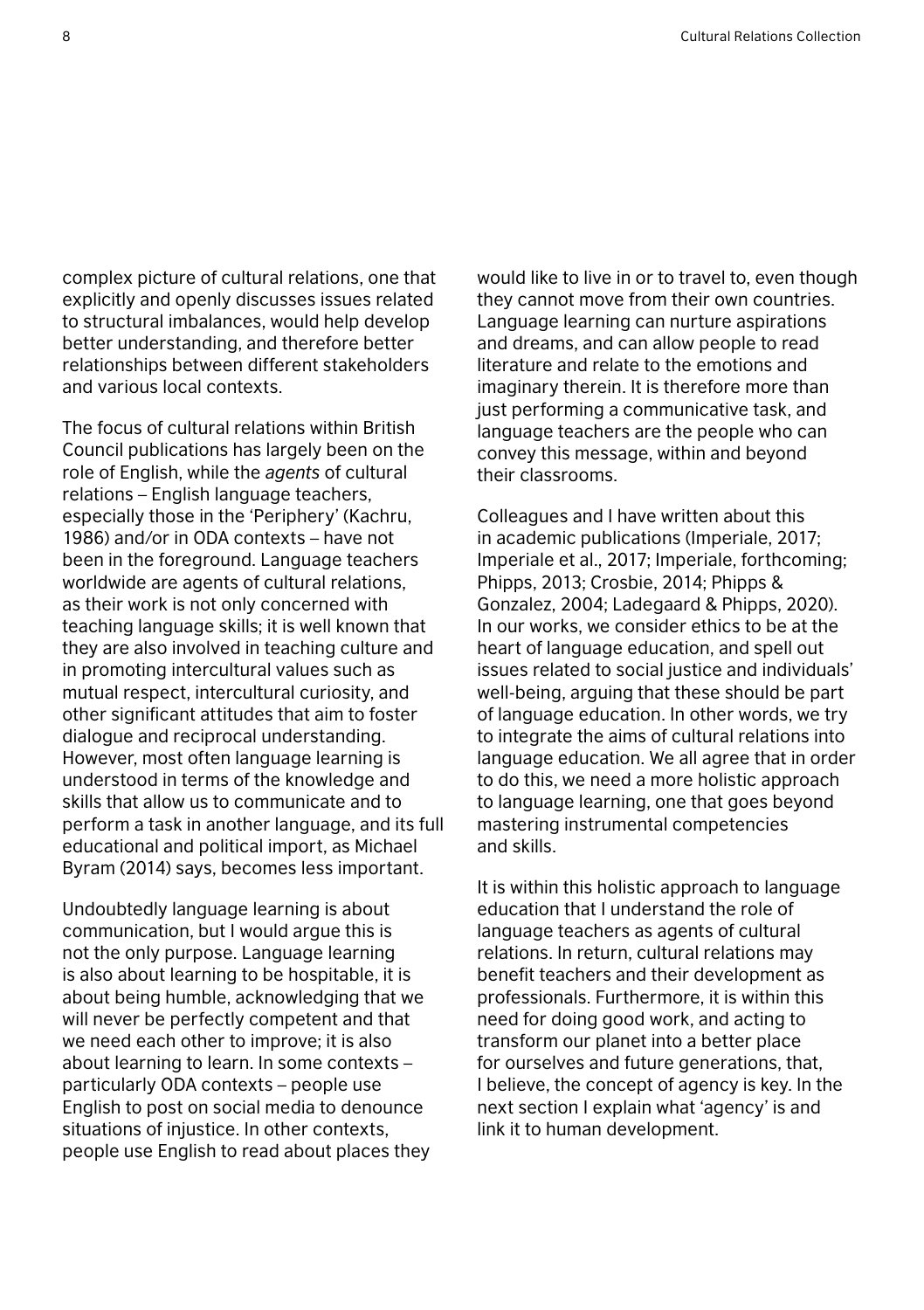## What is agency and why does it matter?

'Agency' is another complex word. We often hear about it, but there are different definitions, depending on the discipline in which these definitions have been developed. In the field of language and intercultural education, for example, the concept of 'agency' is mostly related to professional development and to the implementation of, or resistance against, language policies.

For example, in a recent publication, Manan and colleagues (2020) investigated the actions that teachers undertook to resist language policies in elite English-medium schools. They argue that when teachers are equipped with critical awareness, and solid knowledge of bilingual and multilingual education, they are able to challenge English monoglossia by adopting multilingual pedagogical practices (Manan et al., 2020).

Another recent study on language teachers' agency investigated the professional development experience of a group of mainstream primary teachers of English as an additional language in Ireland (Wallen & Tormey, 2019). The authors argue for valuing teachers' knowledge and expertise, which also would increase their sense of agency (Wallen & Tormey, 2019).

Agency seems to have the following characteristics: 1) It aims to achieve some sort of *change*, 2) It is *relational*. To achieve change, we cannot rely only on the internal capacity of the individual, nor is agency exclusively dependent upon external factors, but rather it is constructed and achieved *relationally*. For example, Wallen and Tormey (2019: p. 130) write that:

*Within the specific context of teaching, agency is the interaction between the individual and the structural aspects of social settings including resources, school culture and political mandates.*

Teachers, therefore, can act to make a change in the context of the school, although their work might be constrained by, for example, a lack of resources or poor classroom facilities, and this may affect the change they are able to pursue. Agency therefore depends on the relationships that teachers develop, in addition to their willingness to act. Keeping this in mind helps us avoid a simplistic approach to agency as something innate in the individual.

However, teachers do not only operate within the classroom context, as their work reaches beyond their classrooms and schools. Teachers are members of their communities, of their families and they may belong to a wider global teachers' community. They may be involved in informal education, they may be volunteers in local NGOs, they may help their families and relatives gain access to the wider world, and they may actively contribute to their communities with the knowledge and expertise they have as language teachers. I therefore wish here to expand the concept of agency beyond the language and intercultural field and link it with human development.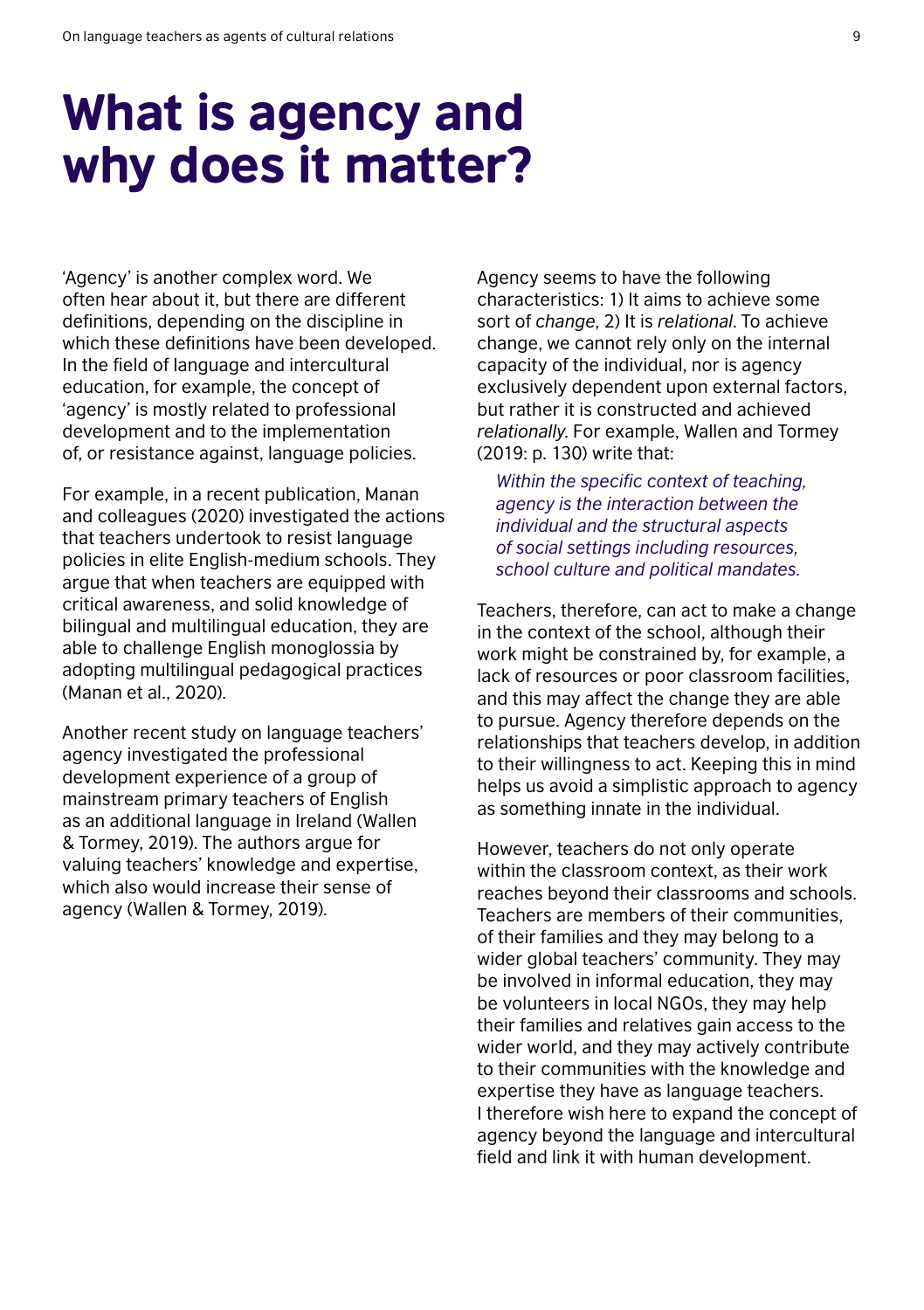10 Cultural Relations Collection

The concept of agency as related to individuals' changes and human development has been used in different domains, for example within the 'capability approach' (Sen, 1999; Nussbaum, 2011). This was developed by Amartya Sen (1999, 2002) and Martha Nussbaum (2011), respectively in the fields of welfare economics and philosophy. The capability approach focuses on the well-being of individuals and on the possibility for them to live with dignity. Well-being in the capability approach is understood as the possibility for individuals to live the life they value. To do so, individuals should live in conditions which allow them to be able to act upon what they are able to do and to be – their capabilities – and transform these into achieved outcomes (Sen, 1999). This approach aims at the 'flourishing of humanity' (Nussbaum, 2011).

Sen defines agency as 'the ability to act in accordance with one's chosen goals and values as an element of a person's effective power' (Sen, 2002: p. 289). Agency therefore is not only about bringing change, but is also about considering the values and goals of individuals in order to achieve well-being and development for all. Agency (as integrating change, relations, values, goals and wellbeing) could be at the heart of both cultural relations and language education.

In the next section I introduce examples of language teachers' agency I have encountered in my research. I do not focus only on pedagogical practices, but rather I approach the idea more holistically, including the micro-context of the classroom and opening up the discussion beyond that.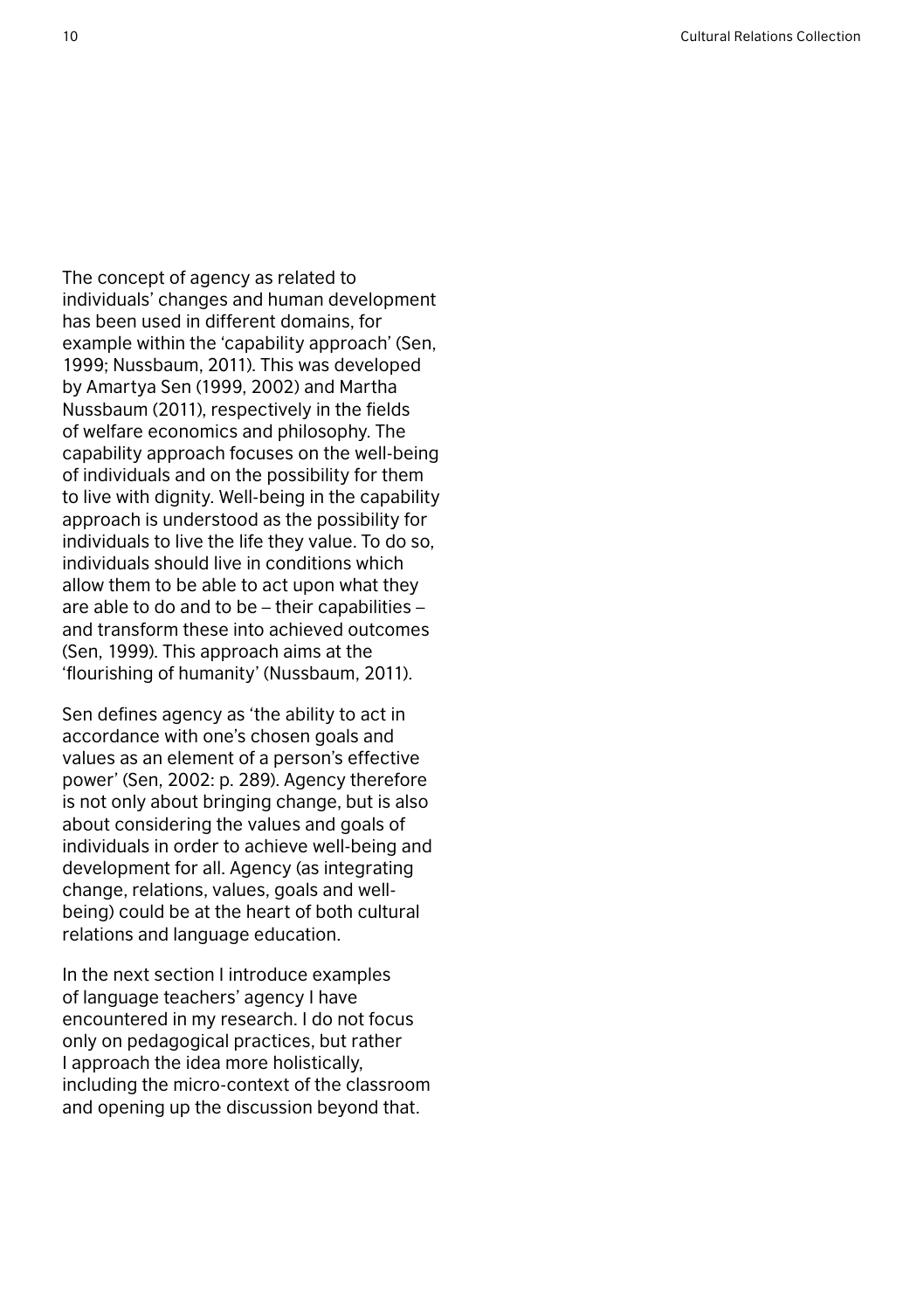## Examples of language teachers' agency in ODA contexts

In this section I illustrate language teachers' agency, drawing on examples taken from research conducted in ODA contexts in Ethiopia, the Gaza Strip (Occupied Palestinian Territories) and Lebanon. I argue that agency is found:

- within the context of the classroom (for example with refugee teachers adopting multilingual pedagogies and resisting the English-medium of instruction policy in Ethiopia)
- in international professional development opportunities (for example when teachers are recognised as experts of their own contexts and are encouraged to exchange knowledge)
- in the context beyond the classroom (for example when teachers are actively involved in the role of mediators within their own communities).

I argue that these examples demonstrate how language teachers are agents of cultural relations and have an impact on community development.

### **Classroom pedagogies and multilingualism in refugee schools in Ethiopia**

Teachers often work in a variety of languages, adopting multilingual pedagogies despite directions to operate only with the language of instruction as mandated by national education systems. They also use different English varieties, with an understanding of

English as a lingua franca. The choice of navigating these linguistic resources is often dictated by the aim of better serving students' needs. Multilingual pedagogies therefore represent a way in which teachers resist and take action against national educational policies within their classrooms.

The following examples come from refugee schools in Ethiopia. Data was collected during a week-long visit as part of the British Council project Ethiopia Language for Resilience.

Ethiopia has a long-standing history of admitting refugees, with the majority coming from South Sudan, Sudan, Eritrea and Somalia. In 2017 Ethiopia announced its commitment to enhance refugees' integration into the state, but currently refugee education runs in parallel to the main education system. Refugees attend schools in their camps, and the education system is supervised and regulated by the Agency for Refugee and Returnee Affairs (ARRA). Refugee schools follow the Ethiopian curriculum, according to which the language of instruction should be the home language up to Primary 4, and then English.

Within this context the British Council developed the Ethiopia Language for Resilience project, which ran from November 2016 to February 2020 with the aim of developing teachers' capacities, by strengthening teachers' English competence, and supporting teacher education and capacity building.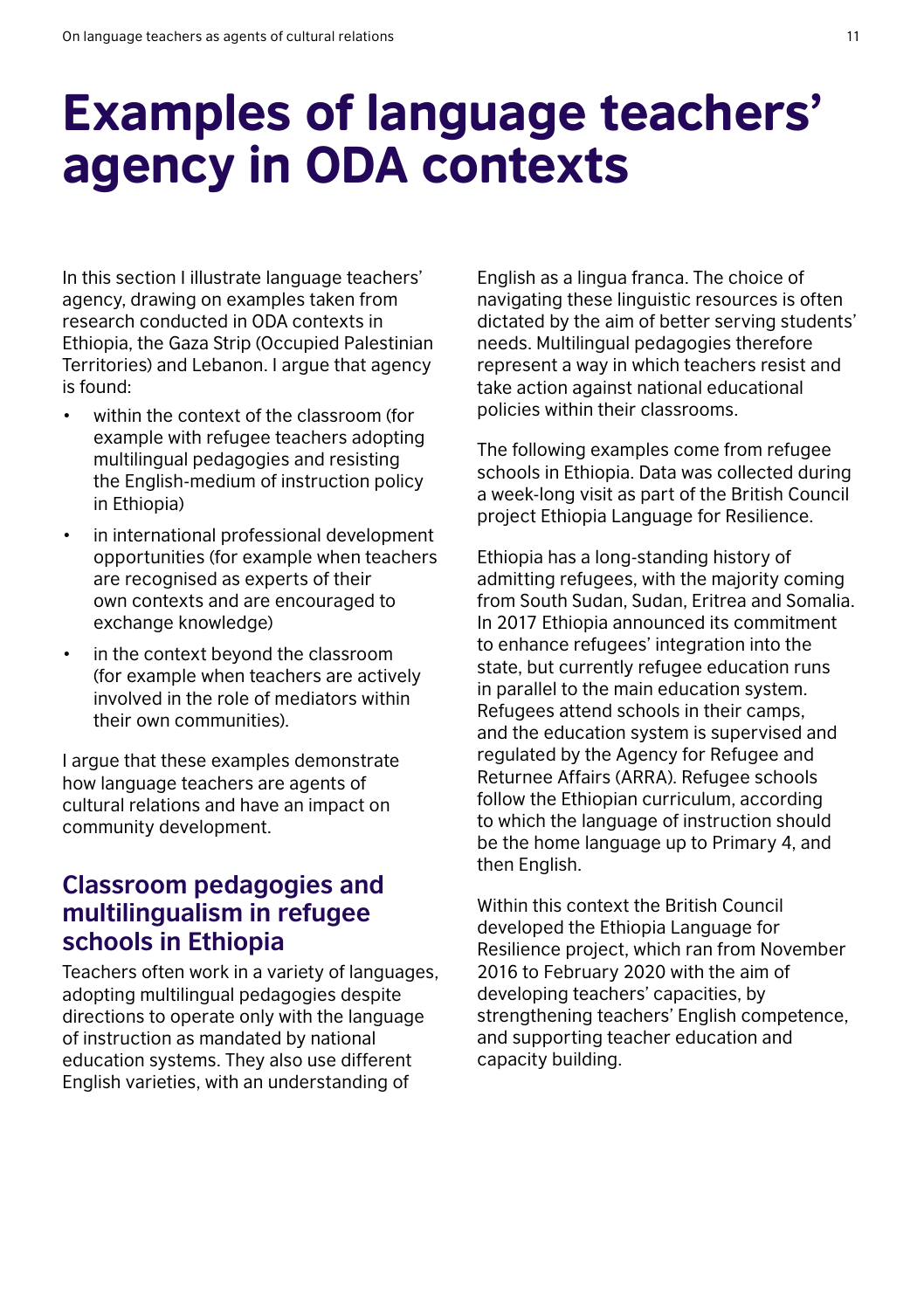Language is one of the main challenges of refugee education in Ethiopia. Given the multilingualism of the refugee camps and the lack of educational resources such as textbooks and activity books from refugees' countries of origins, implementing the current language policy on the language of instruction has proved to be challenging at best and is not viable in the immediate future. English acts as a lingua franca among the refugee communities and is therefore sometimes used in Grades 1–4. However, most refugees – both teachers and students – have very limited English competence, which has consequences in Grades 5–8.

In this context, multilingual pedagogies play an important role in the classroom, and as teachers declared in focus groups, there is a creative tension between the need and willingness to improve English and use it in class, and the need to use the languages available in class to ensure that students are actually able to learn. The extract below, from a focus group with refugee teachers for Grades 5–8, demonstrates this tension:

S: We learned a lot during the British Council training, we improve English and we put the techniques in practice in class.

A: I use more English ... well, I try, and sometimes we translate in Arabic because most of my students speak Arabic in class […].

G: Yes but we need English and exams are in English, so it is better they [students] learn English.

A: I know, but we all translate, I think it is OK to translate to help them understand ... like ... with science and the concepts ... you need to understand the words.

Here we see that English is useful; as one teacher said, 'we need English for exams', but at the same time 'it is OK to translate to help [students] understand'. It seems that English is functional and needs to be learned to pass exams, but for a deeper understanding of concepts, some teachers resort to Arabic. It is interesting also that difficult or technical subjects like science may be better explained in Arabic rather than English.

In another focus group with refugee teachers in Grades 1–4, teachers stressed the need to get more training in using multilingual pedagogies:

A: Arabic is better for everyone. The students to understand, for us to understand ehm the students, for everyone […].

M: Yes but we don't understand the books, when there are names from Ethiopia, we don't know them, so it is better to work with books in English and just use English in class.

P: And we need more training in English but for other classes, ehm for all subjects like maths and science […].

A: Overall I am confident ... we are trained, we have enough knowledge, but I would like to have more training to use English and Arabic at the same time. Yeah, this I don't know.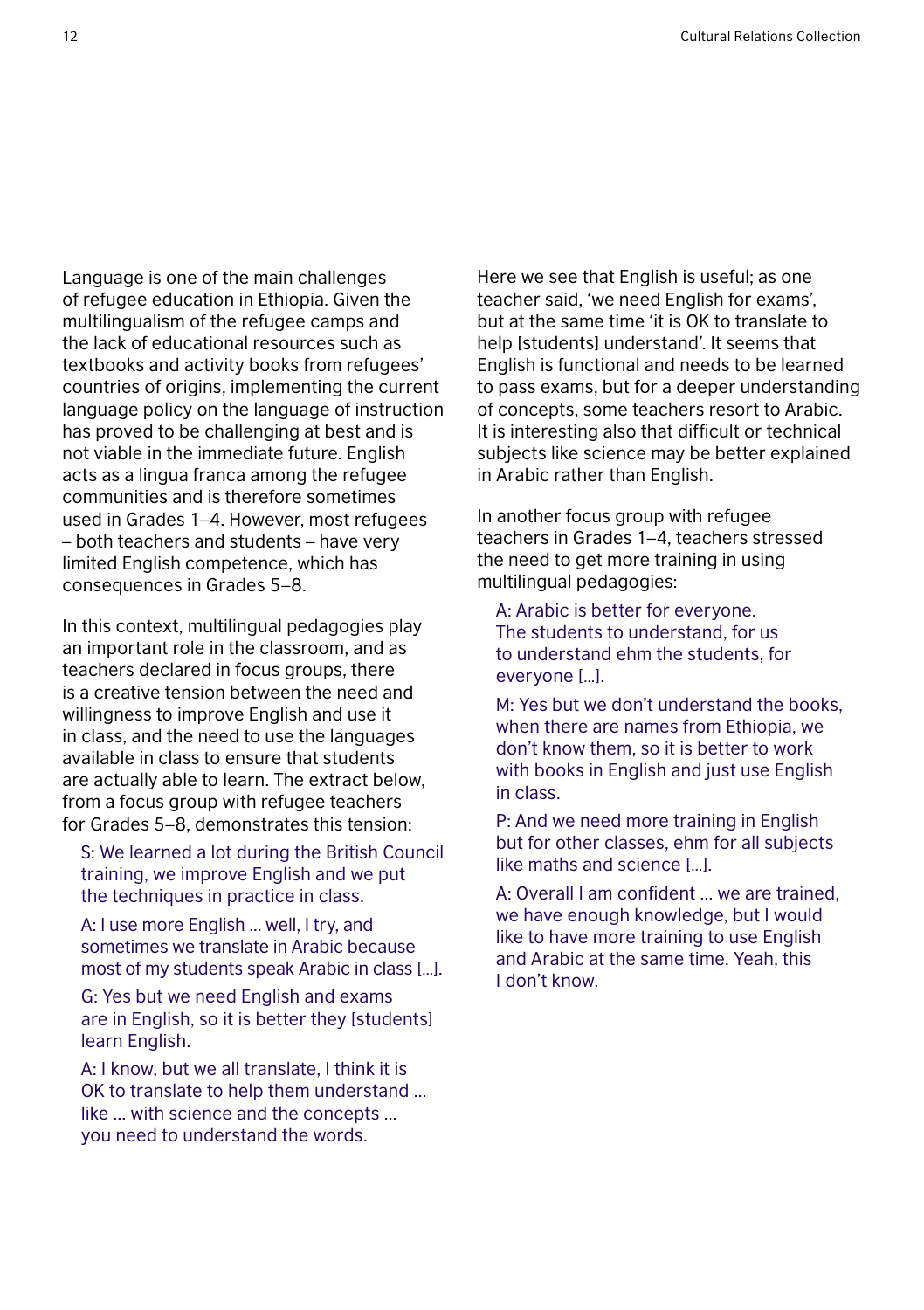In this example, some teachers prefer to use Arabic since 'it is better for everyone', while others underscore the value of using English to overcome cultural misunderstanding, for example with the Ethiopian names that are not reference points in students' cultures. As part of disentangling this tension, it can be seen there is a need for more training on content and language-integrated learning (CLIL); 'we need more training in English … for all subjects like maths and science', and more training on using multilingual pedagogies.

Nevertheless, from these extracts, which are representative of many other conversations, it also emerges that teachers work between languages all the time. With their use – or their lack of use – of multilingual repertoires, teachers support intercultural dialogue, better relationships and greater connectivity with their students, and therefore have the potential to strengthen relations among the refugee communities in the camps.

Cultural and linguistic diversity is widely recognised as being important for living in a multilingual world, and studies demonstrate that being open to other languages and being able to use them and work between them supports well-being and strengthens relations (Frimberger, 2016). It is therefore not enough to know and use English, as Professor Alison Phipps said in a TED Talk:

*Learning to live in a multilingual world is an ethical necessity for life to flourish. […] English is just one language […] and one language cannot explain the whole world.* <sup>3</sup>

Languages can connect us, and especially in challenging situations of structural imbalances, multilingualism can help us restore dignity – even though perhaps only partially – as people are celebrated for their languages and cultural belongings.

Within diverse refugee communities, both English and refugees' native tongues are important for building stronger communities. From the example above, it seems that teachers do choose one language or another to ensure understanding and supporting people's well-being. In doing so, teachers are actively engaged in creating cultural relations that benefit the multicultural and multilingual communities within and beyond the classroom.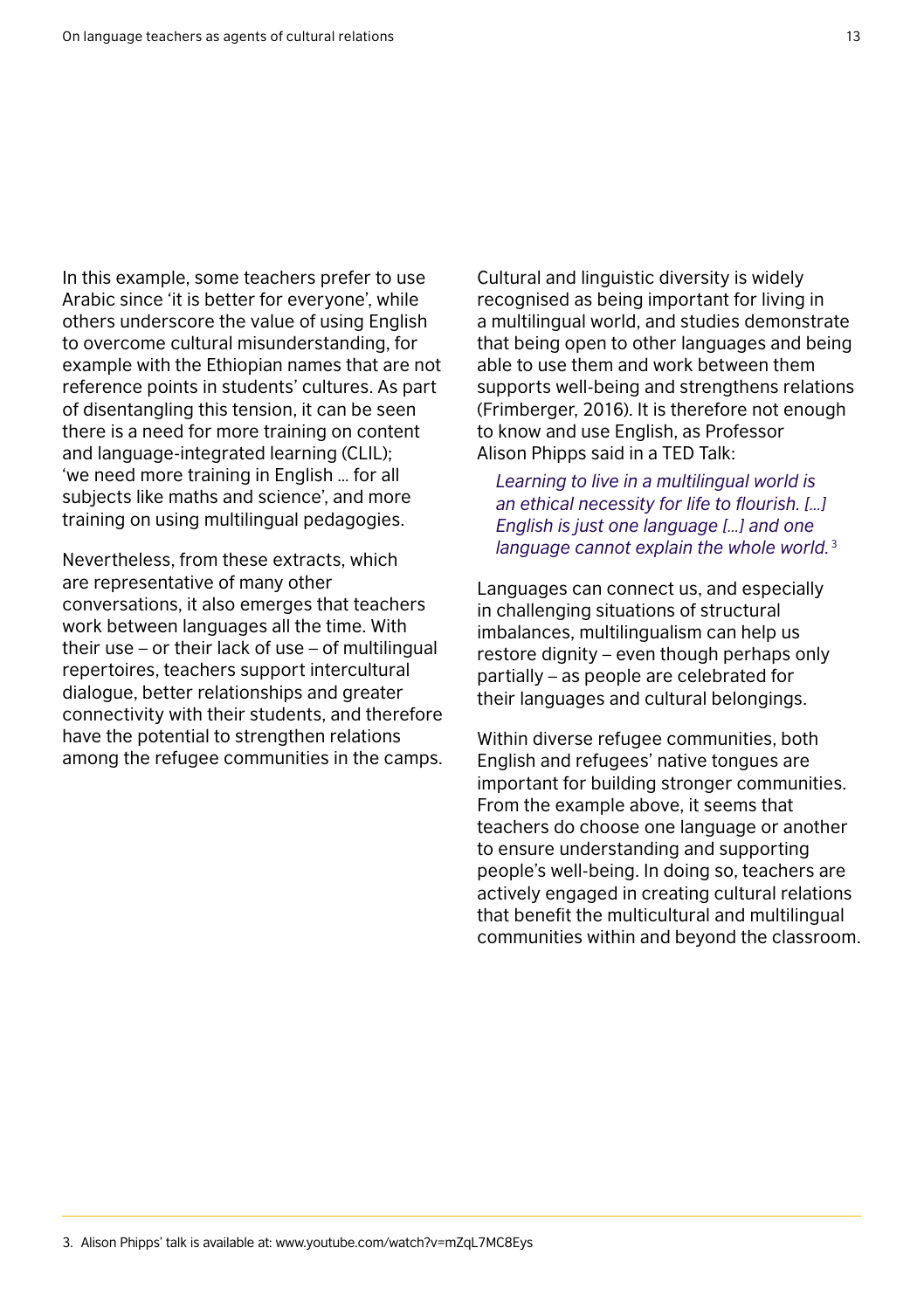### **Teacher training and professional development in the Gaza Strip (Occupied Palestinian Territories)**

Professional development is another dimension in which teachers' agency can manifest itself. Professional development is often perceived as an opportunity, and teachers value it especially when delivered by international experts. *Participatory* forms of teacher training activate dialogue and processes of mutuality and reciprocity, which are ultimately the goals of cultural relations and could enhance the ways in which teachers' beliefs and values can be expressed in their professional activity in and outside the classroom, as the examples below demonstrate.

By participatory, I mean that teachers are not passive recipients but become actively involved as experts of their own contexts, co-constructing knowledge and ways of working with trainers. Participatory teacher training models and approaches to professional development have recently been used quite frequently both for research and for educational purposes. What follows are some examples of work done with pre-service and in-service English teachers from the Gaza Strip.

The Gaza Strip, which together with the West Bank constitutes the Occupied Palestinian Territories, has been under blockade since 2007. The blockade impedes the movement of people into and out of the Strip, as well as

the flow of resources, infrastructure and basic goods. People in the Gaza Strip live in a condition of forced immobility and extreme poverty which may lead to physical and mental distress. These conditions have been defined as 'de-development' by the United Nations (UN, 2017). Three military operations in the last decade have devastated living conditions, but education nevertheless remains a priority for Palestinian teachers and students (Fassetta et al., 2020).

During my doctoral research, and in several projects since, I have worked with pre-service and in-service English and Arabic teachers from the Gaza Strip, co-constructing, developing and delivering participatory online teacher training courses (Imperiale, 2018; Imperiale et al., 2017; Imperiale, 2017; Imperiale et al., in press; Fassetta et al., 2017).

During the workshops, teachers – even if they were pre-service teachers – were always considered as experts of their own context, and training workshops were grounded in participation and knowledge co-construction. Valuing teachers' expertise and knowledge, and developing frank and honest communication during the workshops, helped foreground teachers' voice and agency (Imperiale, 2018). By voice, I mean the capability to develop self-expression and to find a position in the world (Barnett, 2007); and agency, as discussed in the theorical part of this essay, is about acting and bringing change in relation to one's own values and objectives (Sen, 1999).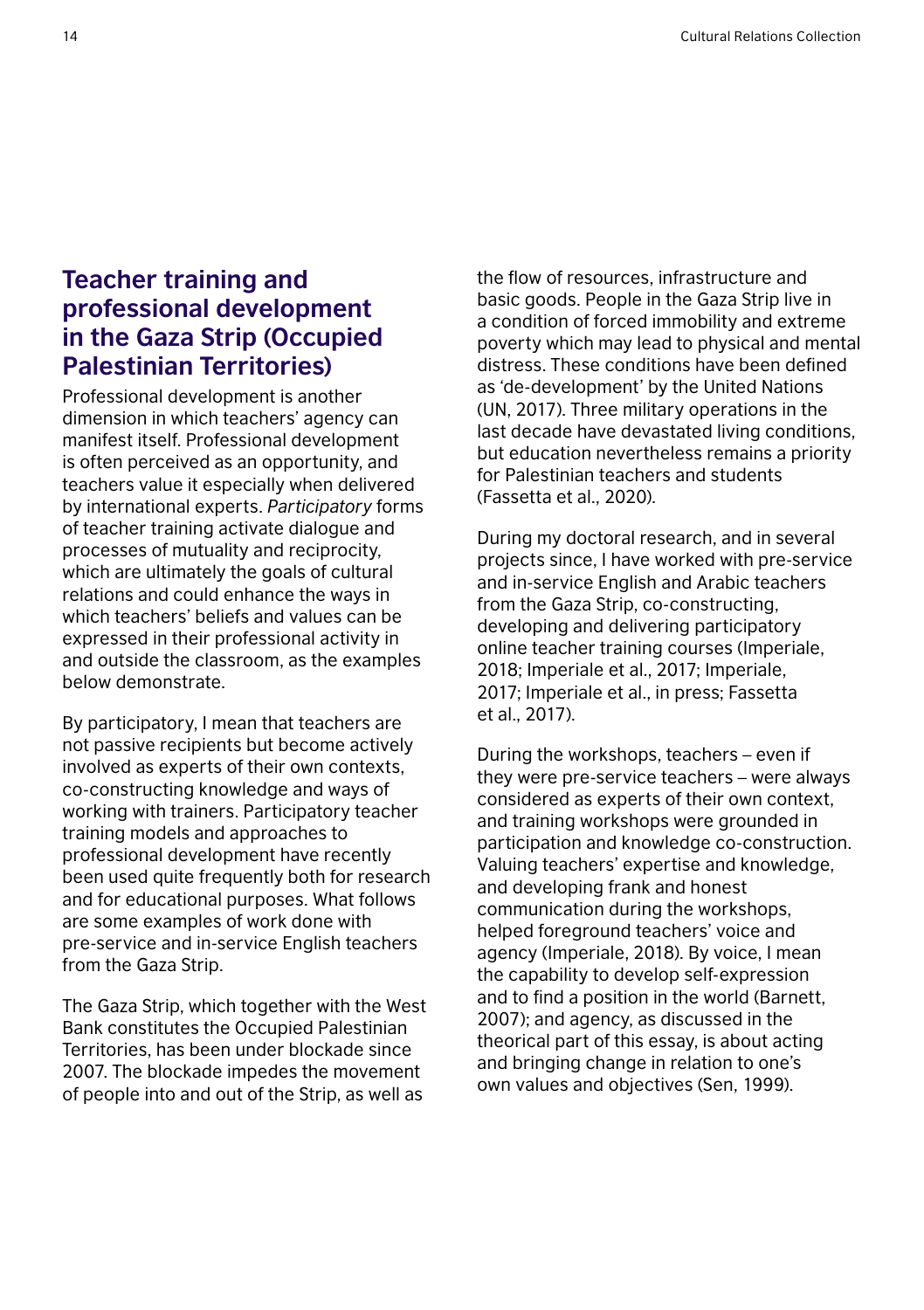This extract demonstrates how a participant nurtured her voice and agency as a result of a workshop series, as she found her position in the world, and decided to act based on her values and objectives. She understood that in her teaching she wanted to be able to refer to peaceful resistance and social justice, which in the Palestinian context involves opposition against the Israeli occupation. However, topics related to occupation cannot easily be included in the curriculum of the schools of the United Nations Relief and Work Agency (UNRWA), which provides education for the majority of Palestinian refugees.

*There [in the schools of UNRWA], it's teaching English you know ... only for exam. I don't want to work there! With UNRWA ... [laughing] they would fire me after one day. You are not free in teaching there. I would leave straightaway ... no politics, no resistance, no justice ... it doesn't make sense how they do education there ... it is not education in fact how I ... ehm, how I think education is, not for exams ... not like they do. [Laughing] No no, UNRWA is not for me [laughing]. I understood this with [the teacher training course], ehm, that I want a job to make me more free.* 

#### N, interview

The interviewee openly stated her disappointment in the UNRWA education system. Over the course of the workshop series she stated that she understood that she wanted a job in which she could feel free, and which allowed her to teach according to her values and goals. It is important to note that in Gaza, young women graduates' unemployment rate was 64 per cent (UNRWA, 2017) when the study was conducted, and UNRWA's contracts (mostly temporary) are among the best working conditions that teachers can potentially aspire to.

The intent of this example is by no means to infer that change cannot happen within a system, but rather to show how teachers, when stimulated and considered experts, can take decisions based on their own values and goals. The courage of this participant must be acknowledged; she decided not to try the UNRWA recruiting test, as being employed within that system would not be pertinent and coherent with her own values. The workshop series helped her find her position within her own society (voice), and act within that society to shape her own circumstances (agency).

As a result of that workshop series, stronger relations were established between the trainees and the trainers, and this led to other research projects and further collaborations. Being involved in knowledge co-construction therefore strengthened the establishment of long-term cultural relations.

The teachers I worked with always valued working internationally with colleagues from a UK-based institution. For example:

*The certificate that we received at the end of the course is too important for me. It is written that I have attended a course on the 'Use of the Arts of Resistance in English language teaching' from Glasgow University. This is very important.* 

A, evaluation form

*The training was very good because it was given by professional experts from other universities. For us it is a dream to speak with professors from Britain with the important reputation. Thank you so much for making my dream true.* 

R, evaluation form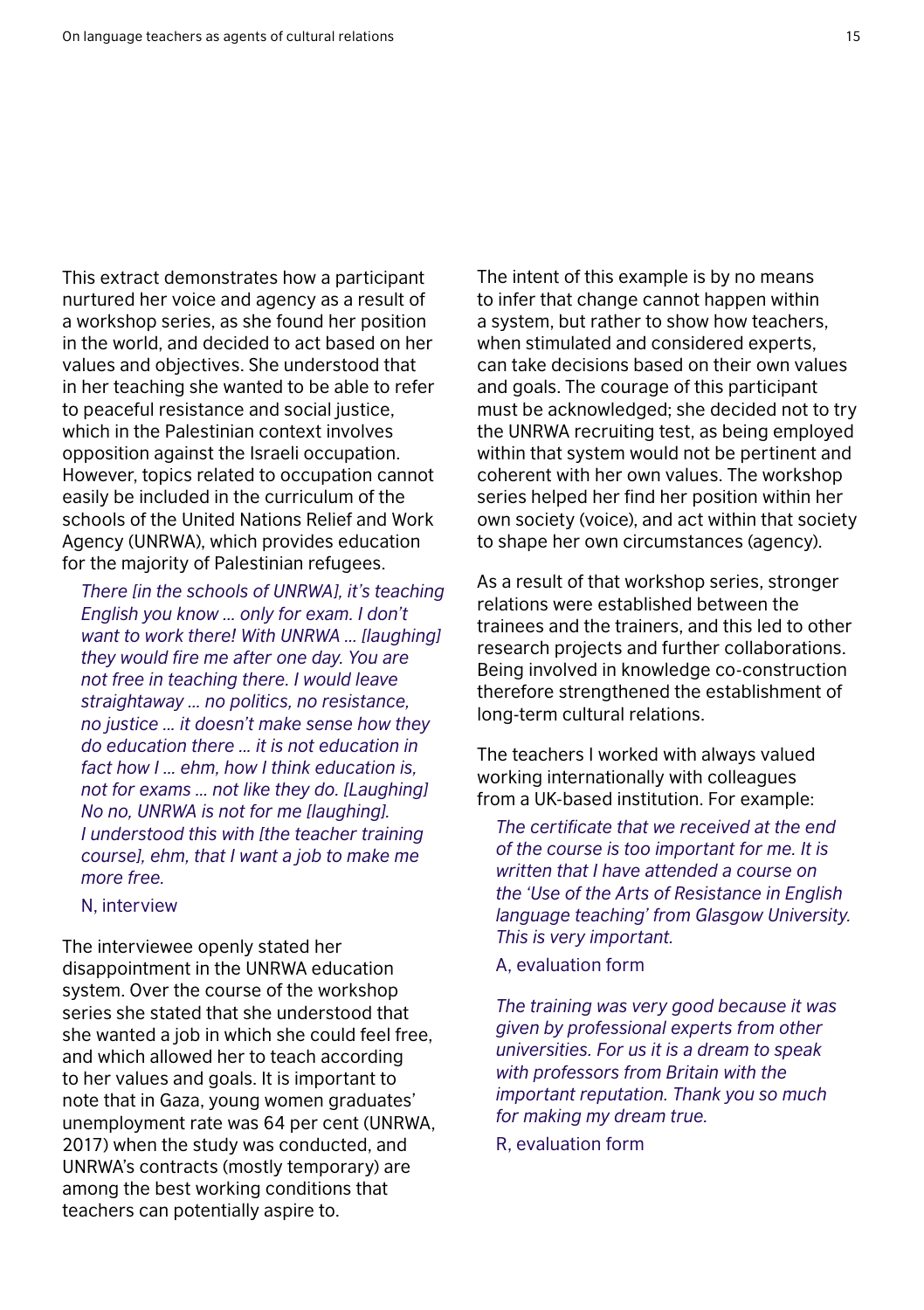Involving local and international experts in teacher training programmes, while at the same time ensuring that trainees are actively involved in knowledge co-construction, helps build a two-way flow of knowledge into and out of the local context, which is important for building cultural relations.

Nevertheless, power dynamics and structural imbalances (Guariento, 2020) are inevitable and need to be considered: teachers probably value teacher training opportunities because they genuinely believe in the value of education, and at the same time they likely also associate training delivered by foreigners with the chance of better employment conditions, improved working conditions and network building. In other words, teachers may decide to participate in teacher training courses because of the aspirational imagery and connotations associated with international work, all of which is far beyond the reality of what teacher training courses alone can offer (for a more extensive discussion, see Imperiale, forthcoming).

Therefore, despite the value of international professional development, it is also important to keep these structural imbalances in mind as they have an impact on teachers' expectations, on teachers' agency and ultimately on cultural relations.

### **Teachers as mediators and their role in their communities in Lebanon**

Teachers in different ODA contexts do not only work within their classrooms but are often active participants in their own societies, offering support to their peers, students and relatives, and becoming mentors, mediators and advocates. Their English language proficiency can also make them feel responsible for communicating with international groups, contributing to the development of their own society and building cultural relations.

In this section I draw on examples collected during ethnographic research in the north of Lebanon between 2014 and 2015. Lebanon is now on the verge of collapse due to a terrible economic crisis, political instability, the Beirut blast of summer 2020 and the impact of the Covid-19 pandemic. The data collected may appear outdated, but the examples presented are still useful to illustrate the role of language teachers as members of their communities. In addition, fieldwork conducted in Ethiopia and with Palestinian teachers is very much aligned with what teachers in 2014 and 2015 reported in Lebanon.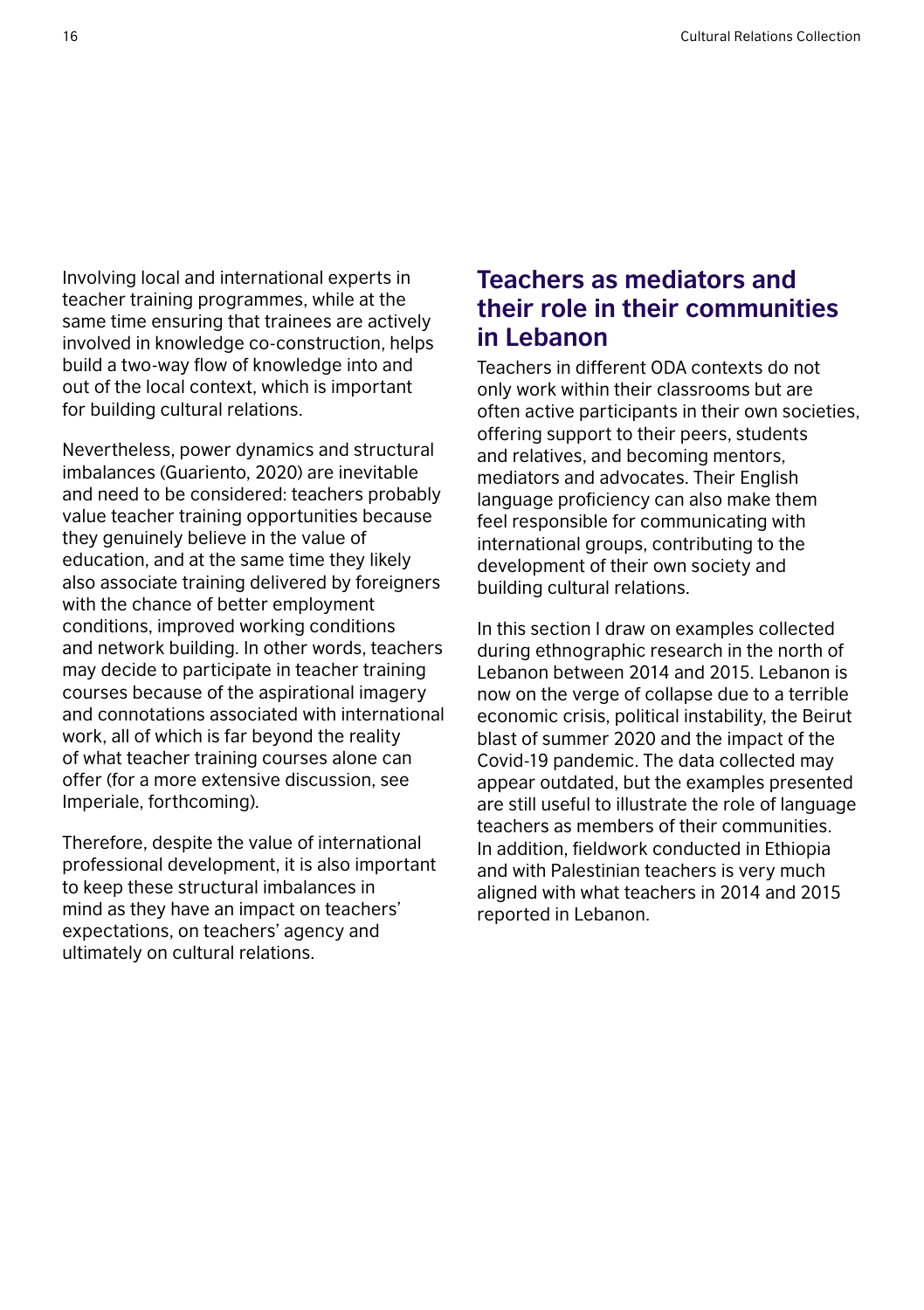The extracts below illustrate how some English pre-service and in-service teachers in Lebanon talked about how their responsibilities went well beyond the work done in their classrooms, reaching their families and their communities:

*I am unemployed […] I am not experienced as a teacher, but I always help my little brothers and sisters and my nephews with their school homework. They come to my house and we do the homework together and we sing songs in English. I am happy to help them with my English. […] I also translate for my mother and father when they want to know the news.* 

#### A, interview

*I don't know how I learned English, I went to the same schools as others in the camp but I learned it, even before being a teacher when I was a volunteer at an NGO. It was very useful as I talk with people like you that come to the camp. […] we can tell our stories, of the war and about how we live now […] English is very important for us.* 

M, interview

*I tell my students that they need English if they want to leave. How can they go to ehm Sweden if they don't speak English. Nobody will help them. […] I tell them, you don't want to stay here cooking potatoes for your 16 brothers and sisters, right? So you have to study English too much if you want to leave. […] They [Some students] want to go to NGO and there are volunteers, ehm they don't speak Arabic, so I tell them to try and speak English. […] Once they asked me to go to the NGO to help with translation, so I had to go … and I went one day, and I liked it there. […] They paint, do English classes, music, everything. Now I help them when they need.* 

#### A, interview

In these extracts, English teachers highlighted the multiple roles they undertake in their communities. The teacher in the first extract talked about the ways in which she supports her family members: as she explained, she was unemployed at the time of the interview, but she was helping her family members when they needed support with English. For example, she helped younger siblings with their homework and translated news for her parents and older relatives. She therefore opened up a new world for her family, connecting their local context to the global one as they could access news in English.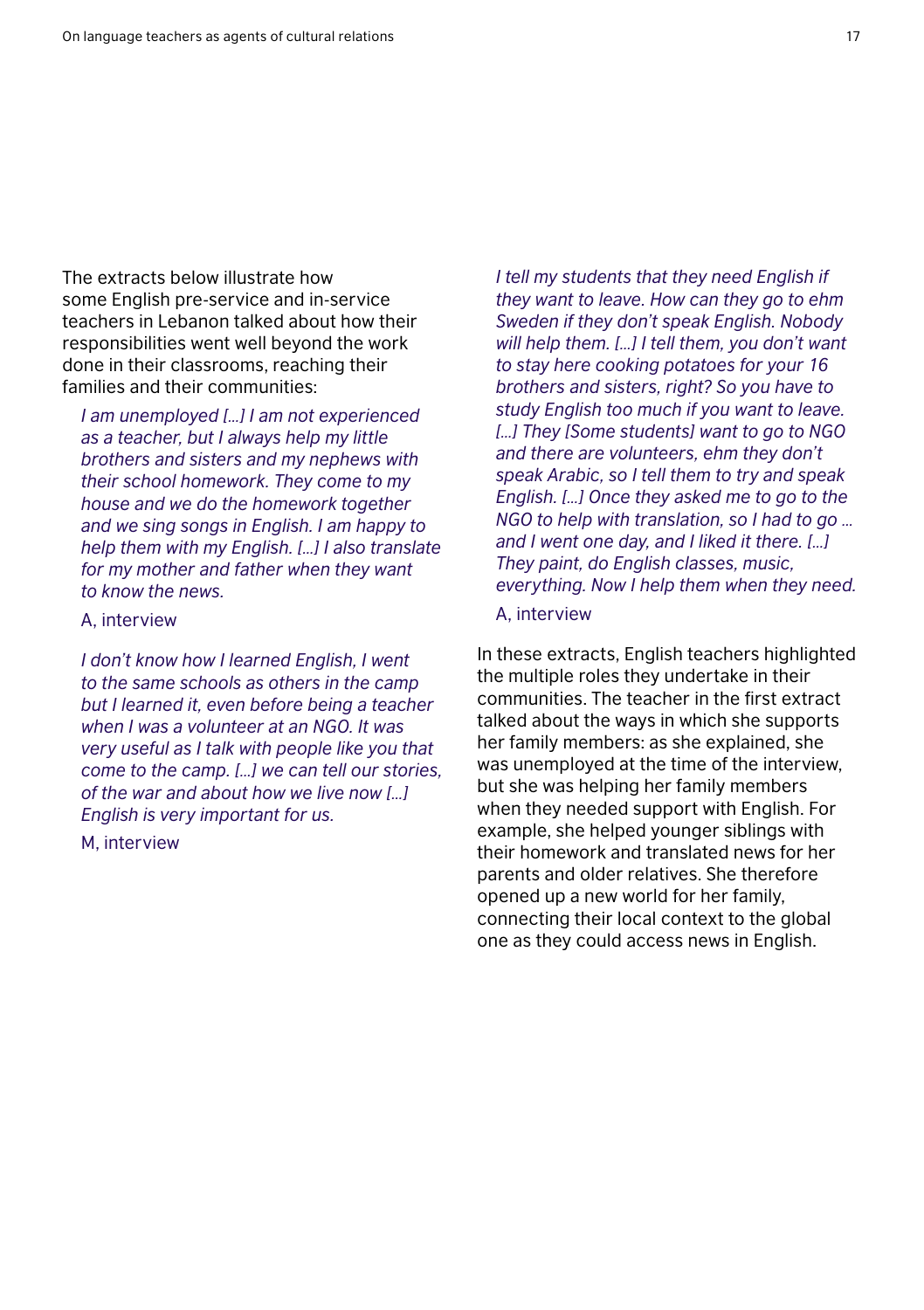In the second and third extracts, both English teachers – the first had a refugee background, while the second was from a rural town in the north of Lebanon – talked about their role in building cultural relations with foreigners who were working with international NGOs. In the interviews I conducted it emerged that usually international volunteers – even those collaborating with local NGOs – were not able to speak Arabic, and therefore volunteer translators and interpreters were always needed to ensure the smooth running of projects.

The teacher in the second extract stated that he used English to communicate counternarratives about the reality and the conditions in which people in the refugee camp lived. He pointed out that his English was rather 'good' compared to his friends' even though he had studied at the refugee schools. Nevertheless, being in touch with foreigners helped him improve his English and at the same time motivated him to master a language in which he could be heard by the international community.

The third teacher mentioned that initially she was not involved in the work of an NGO, but she was asked to attend an event by her own students. She then started co-operating with the NGO, and valued the opportunity of

using English authentically, while contributing to her own community. As she further explained, at the beginning she felt there was an expectation from her students that she should have helped the NGO volunteers – 'I had to go' – and then after going she liked the environment because it made her feel useful.

In these examples it is clear that the role of English teachers extends beyond their classrooms, and that this is crucial in establishing the cultural relations that are important for human development. English teachers in ODA contexts can also be mediators and help the creation of relationships of trust between their own communities and international actors. When they translate, they do not only enable the smooth running of NGO projects, they also enable intercultural understanding and dialogue through their bilingual and/or multilingual skills. They enable 'linguistic hospitality', which is about being able to welcome others in language, avoiding the 'us versus them' dichotomy and learning to live in diversity, while also avoiding simplistic 'othering' processes (Phipps, 2013). In other words, they help establish greater connectivity between people, with the important effect of contributing to socio-economic development.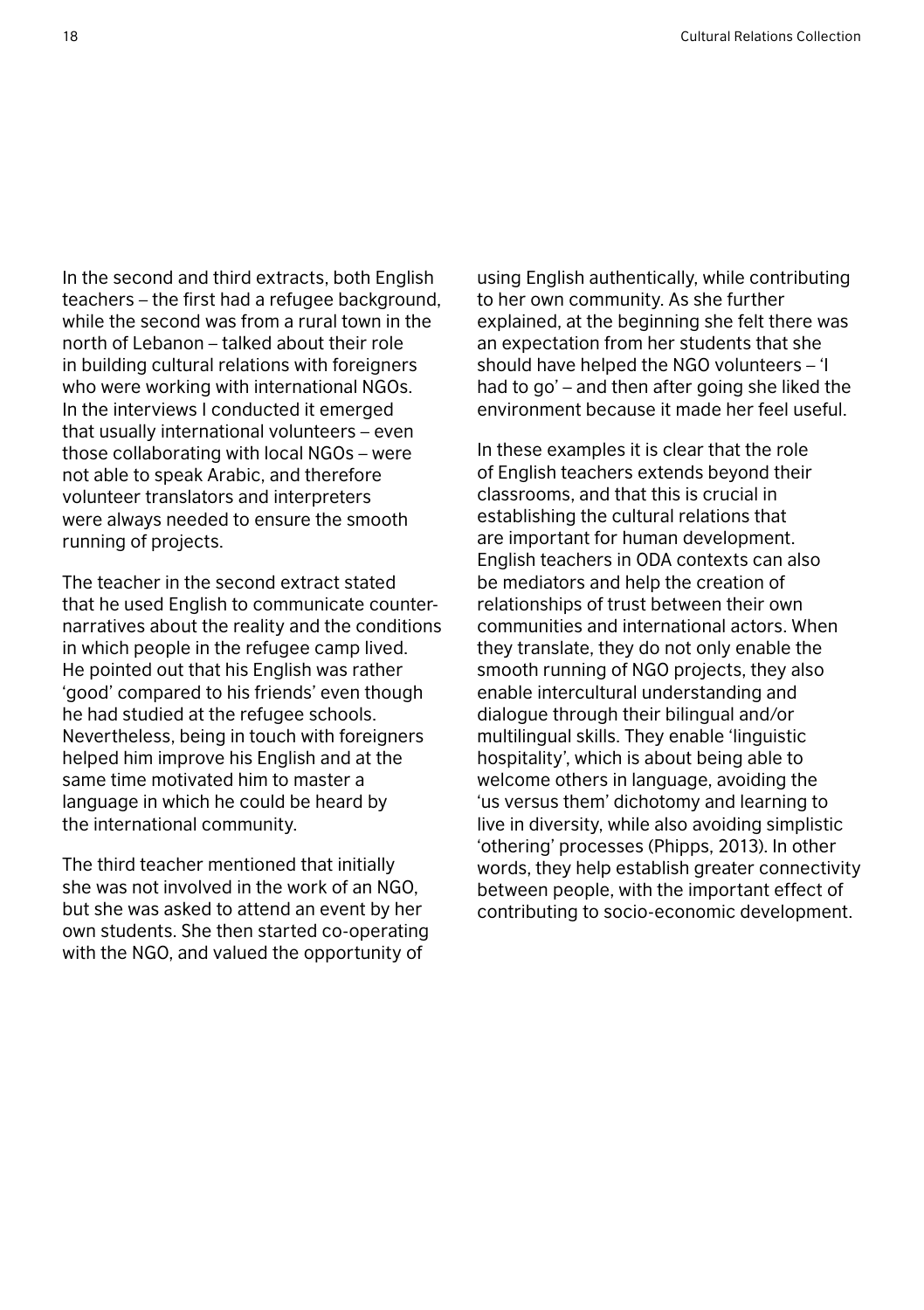## Future directions and conclusive remarks

During a recent job interview I was asked how working with people in ODA contexts has changed me, what benefits I got, what I learned, and what I take with me on an everyday basis. I think that more or less my improvised answer to that question was along the following lines.

Working with English language teachers in ODA contexts and with refugee language teachers who live and work in challenging circumstances has taught me a lot. First, perspectives and the importance of not taking anything for granted. Second, humility and the importance of recognising who the experts are, and in which contexts. Finally, that relationships are at the heart of projects, and are what makes a vision feasible and projects sustainable in the long term.

This was perhaps a partial answer as I learned much more than that, from specific fieldrelated knowledge to different and flexible ways of working, in addition to a useful attitude which I have described elsewhere as 'letting go' of control over projects, ideas, knowledges and pedagogical approaches (Imperiale, 2018).

As a researcher working in a UK-based institution, I have taken these learning points to the academic community, to my colleagues, to my students, to the funders, to my family and to my friends. I am under no illusion that my learning can change structures, but I do know that learning with and from teachers in ODA contexts has changed me profoundly, and potentially 'my' community has benefited as well. At the same time, I would like to think that these relations have also benefited the teachers, stakeholders and academics I have worked with

Have I been involved in developing cultural relations then? Have these relations benefited the UK? In this essay, I explained that I believe the concept of cultural relations still requires some scrutiny, and perhaps as part of that we need to understand how to better capture its rich intangible, cultural and social value.

Still, I would like to think that, yes, in the research projects I have been involved in, together with the participants, stakeholders, funders, and the academic and non-academic partners in the UK and ODA contexts, we did build cultural relations that fostered dialogue, mutual understanding, better knowledge and stronger collaborations, and that these collaborations have been beneficial for all those involved.

Most likely then, yes, these cultural relations have also benefited the UK, even if this intangible value is much harder to evaluate. The UK National Commission for UNESCO (2020) published a recent report on the value of UNESCO to the United Kingdom, and through case studies they illustrate how this is related to the wider and richer social and cultural value. Activities that have a transformational impact on communities concern five broader areas: education, research, capacity building, conservation, and management and planning (UNESCO, 2020). I would say that my relations with teachers in ODA contexts have had an impact on education, research, capacity building and sustainable development, and I can see a parallel here with British Council activities involved in education, research, capacity building and sustainability.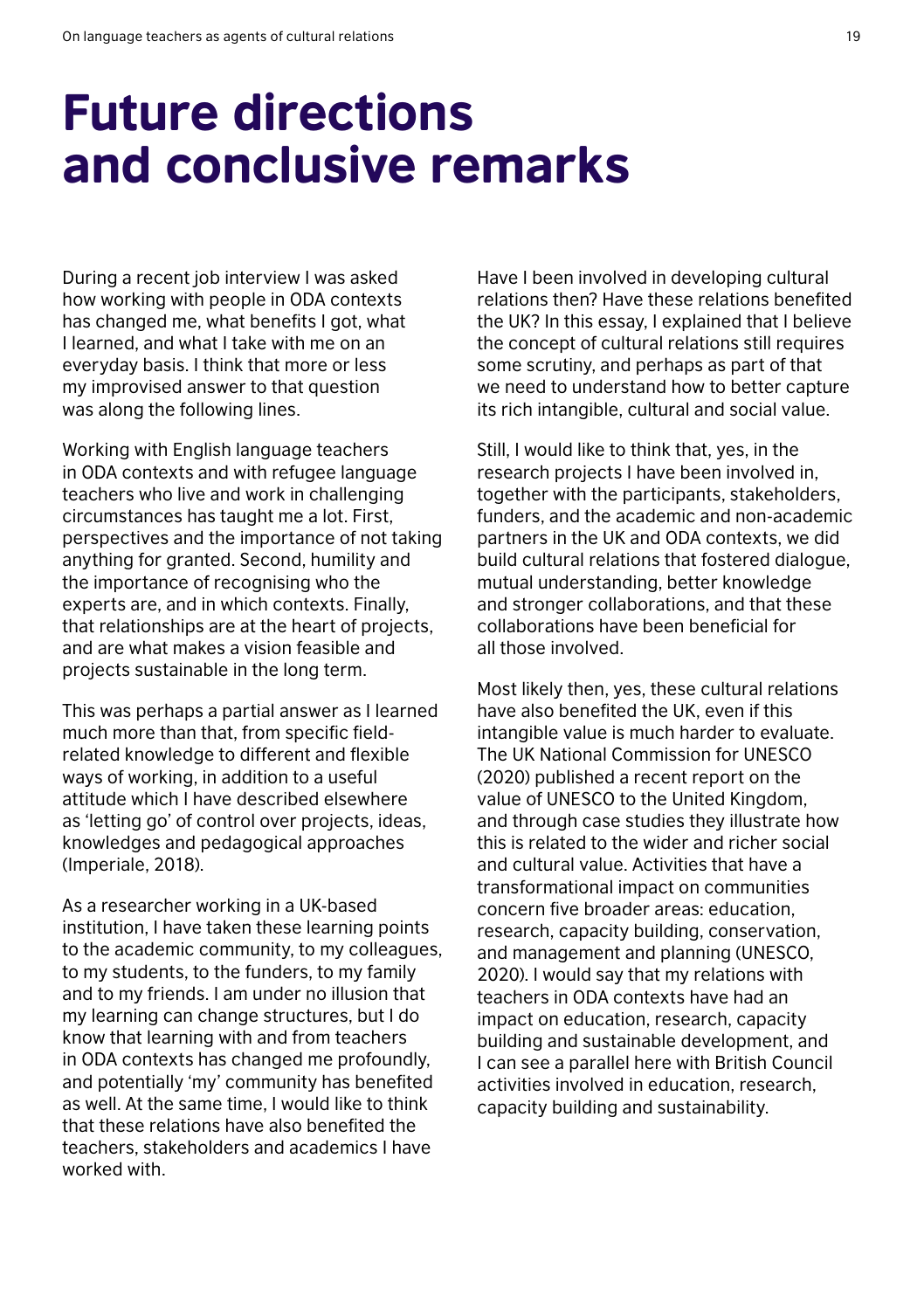However, perhaps wondering how relations benefit one state or the other is still asking the wrong question. If we are to think about cultural relations in terms of understanding, connectivity and dialogue, then perhaps we have also to shift the focus on what constitutes real outcomes and impact: first, considering the whole process of establishing relations, not only the products thereof, and second, considering wider relations and human development as more than the sum of the states' interests.

How can we get there? First, I believe we need to think of cultural relations in terms of development. By actively working towards the promotion of better understanding worldwide, and assuming that English is needed in any cultural relations, I believe that the British Council can support local teachers by first and foremost embracing some radical listening, and carefully paying attention to those who are experts of their own contexts. This may not necessarily bring evident measurable benefits in the short term, but may rather be part of a broader cultural relations agenda focused on human development whose value will be measurable in the longer term.

Second, I believe that educators may wish to reflect on a less instrumental approach in language education; one that in its broadest sense looks at individuals as human beings. I genuinely believe the British Council has a major role to play and a unique opportunity to shape cultural relations and language and intercultural education worldwide. I am familiar with the important work the British Council conducts on a daily basis, although I also admit I am critical of instrumental approaches to language and intercultural education. Rather I support a more holistic approach; one that acknowledges that language education goes well beyond language skills, competencies and testing, and recognises individuals' potential to flourish, which in turn nurtures well-being and community development. In other words, one that recognises people's agency.

I believe that to practise this approach we have to take a stance against structural imbalances, and that means valuing local knowledges, local languages and local ways of working that eschew the skill-based type of learning we are constantly exposed to. First and foremost, this means valuing language teachers' agency and the work they do within their local contexts. We can see this approach beginning to be implemented in ideas such as 'language for resilience' and 'language and empowerment', which are topics the British Council is promoting, and I would recommend more work in that direction.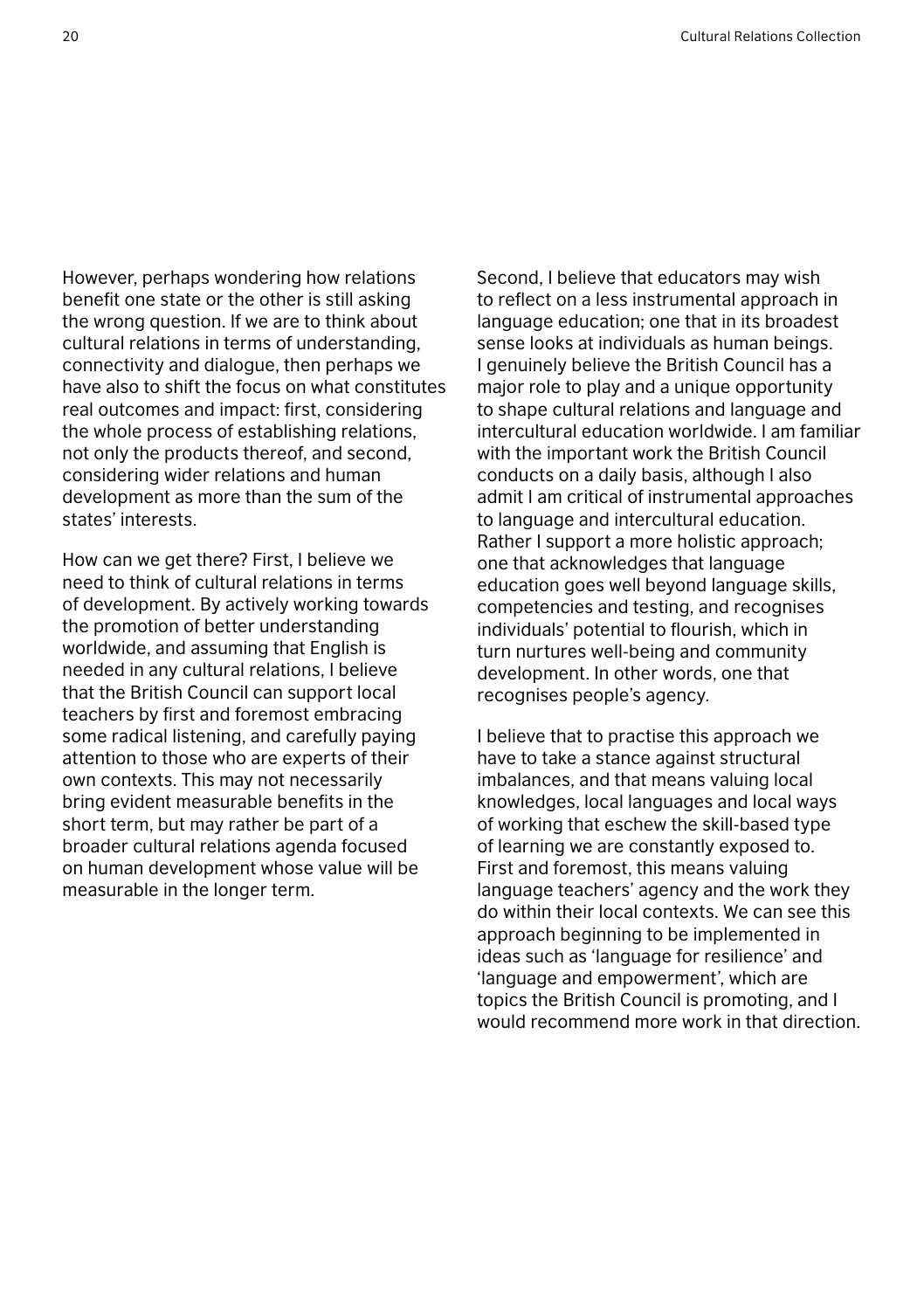Drawing on the examples I discussed in the previous section, I would recommend that more of the British Council's work could focus on the following:

- a. strengthening linguistic diversity and further developing *localised* multilingual and translingual pedagogies, which is important for nurturing *inclusive* cultural relations between students of different backgrounds
- b. promoting professional development through *participatory* training courses where capacity building perhaps could be re-phrased in terms of capacity exchanging, underscoring that knowledge and ways of working can be co-constructed. This would ultimately result in valuing local knowledges, contributing to a 'decolonising' agenda which could further promote genuine reciprocity
- c. developing an understanding of what English language teachers do *beyond* their classroom; for example what roles they play as international actors, how capacity exchanging could take place beyond the schools, and how they involve communities, families, and people at the margins of education systems
- d. further researching the role of the digital in developing cultural relations. In the past months, we have seen that Covid-19 has exacerbated already existing inequalities, but the response to the pandemic has also had the effect of bringing larger numbers of teachers than ever before together online. British Council social network pages (for example the British Council Teacher Community Facebook page) show that English language teachers worldwide – or at least those who have access to appropriate infrastructure – have been increasingly connected with each other, exchanging knowledge, skills, tips and tricks for moving to online teaching. These social networks now count thousands of members and followers, and are active in promoting opportunities for live question and answer sessions, webinars with experts and online conferences. Even though it is still too early to analyse this phenomenon – and thus it is not discussed here – these interactions may also attest to an overall spirit of genuine solidarity among teachers worldwide. The possibilities of the online environment are astonishing, and it is important to capture the *depth* we can reach through online interactions, and how these can be more *inclusive*. Again, this may be harder to capture, but its impact may lead to innovative ways of working and to building knowledge across borders more effectively.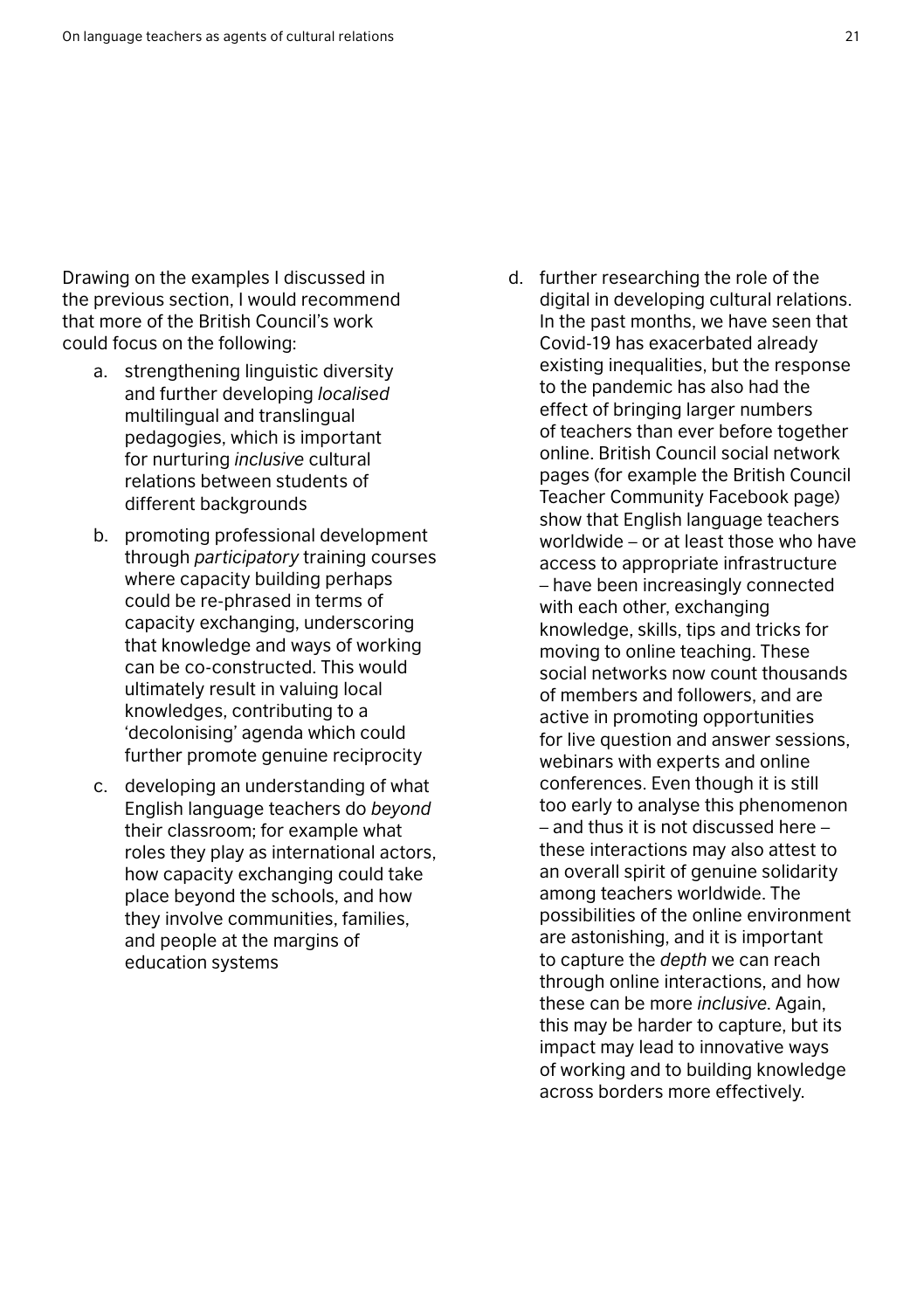The work of the British Council in these areas may contribute to strengthening cultural relations goals, benefiting individuals and communities worldwide.

To conclude this essay, I would like to ask readers to reflect on the same questions I was asked: what have you learned from the international language teachers/teacher trainers/language practitioners you work with? What did they teach you?

Perhaps in answering those questions, you might find that a lot is about intangible cultural value. Much of our learning when we work with international partners is about reciprocal knowledges, contextualised ways of working, greater connectivity, cultural respect and curiosity. Perhaps, then, we need to value what language teachers do more strongly, we need to understand how their work has an impact on their communities and ours. We need to realise that cultural relations are present in our daily life in the form of relationships between people with a face and a name, with values and goals, with dreams and expectations, and with the determination to act to make the world a better place.

### **Acknowledgements**

My sincere gratitude goes to Tim Phillips and Damian Ross, who with their intellectual guidance helped me sharpen my thinking and my writing.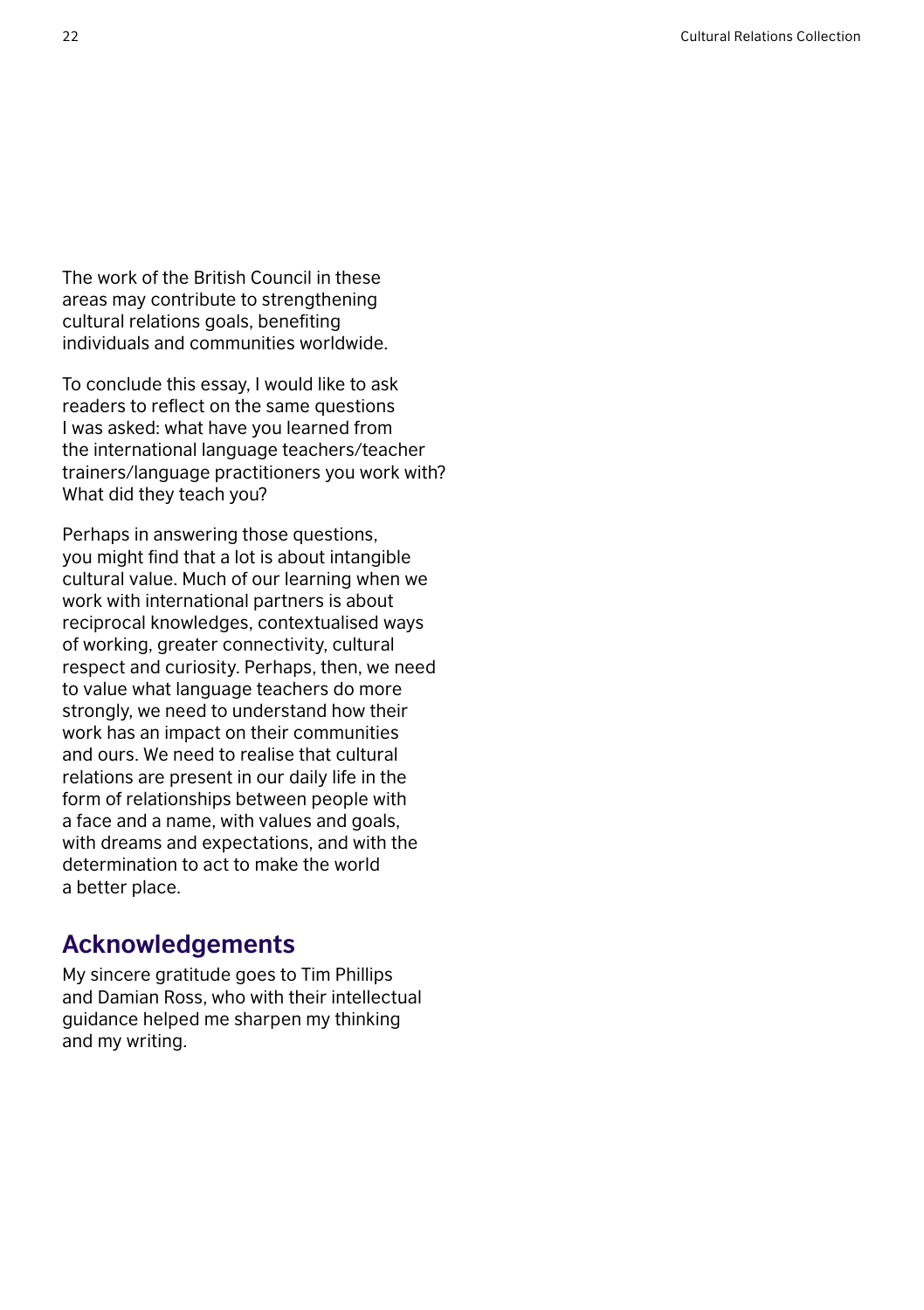## References

Barnett, R (2007) *A Will to Learn.* Maidenhead: McGraw-Hill, SRHE & Open University Press.

British Council & Goethe Institute (2018) *Cultural value: cultural relation in societies in transition.* London and Munich: British Council and Goethe Institute.

Byram, M (2014) Twenty-five years on: From cultural studies to intercultural citizenship. *Language, Culture and Curriculum* 27: pp. 209–225.

Crosbie, V (2014) Capabilities for intercultural dialogue. *Language and Intercultural Communication* 14/1: pp. 91–107.

Erling EJ (2017) (ed) *English across the fracture lines.* British Council.

Fassetta G, Al-Masri N & Phipps, A (eds) (2020) *Multilingual online academic collaborations as resistance.* Crossing impassable borders. Multilingual Matters.

Fassetta, G, Imperiale, MG, Frimberger, K, Attia, M & Al-Masri, N (2017) Online teacher training in a context of forced immobility: the case of the Gaza Strip. *European Education* 49/2–3: pp. 133–150.

Frimberger, K (2016) Towards a well-being focussed language pedagogy: enabling arts-based, multilingual learning spaces for young people with refugee background. *Pedagogy, Culture & Society* 24/2: pp. 285–299

Gillespie, M & O'Loughlin, B (2018) *Cultural relations in societies in transition: a literature review.* Available online at: [www.britishcouncil.](http://www.britishcouncil.org/sites/default/files/lit_review_short_working_paper_final_final.pdf) [org/sites/default/files/lit\\_review\\_short\\_](http://www.britishcouncil.org/sites/default/files/lit_review_short_working_paper_final_final.pdf) working\_paper\_final\_final.pdf

Guariento, B (2020) 'Engineers operating multilingually: reflections on four years of Glasgow-Gaza pre-sessional English telecollaboration', in Fassetta G, Al-Masri N & Phipps A (eds) (2020) *Multilingual online academic collaborations as resistance. Crossing impassable borders.* Multilingual Matters (pp. 20–39).

Hare, P, Keedwell, A & Tasevska-Dudeska, V (2017) 'Experiences of British Council projects for peacekeeping and stability', in Erling, EJ (2017) *English across the fracture lines.* British Council.

Imperiale, MG (2017) A capability approach to language education in the Gaza Strip: 'To plant hope in a land of despair'. *Critical Multilingualism Studies* 5/1: pp. 37–58.

Imperiale, MG (2018) *Developing language education in the Gaza Strip: pedagogies of capability and resistance* [Unpublished doctoral dissertation]. University of Glasgow.

Imperiale, MG (forthcoming) 'You can speak Arabic if you wish.' 'No, thanks, but we *want* to speak English': participants' motivation to embark in cross-borders educational research and their resistance towards the researcher's multilingual agenda. *International Multilingual Research Journal.*

Imperiale, MG, Phipps, A, Al-Masri, N & Fassetta, G (2017) 'Pedagogies of hope and resistance: English language education in the context of the Gaza Strip, Palestine', in Erling, E (2017) *English across the fracture lines.* British Council.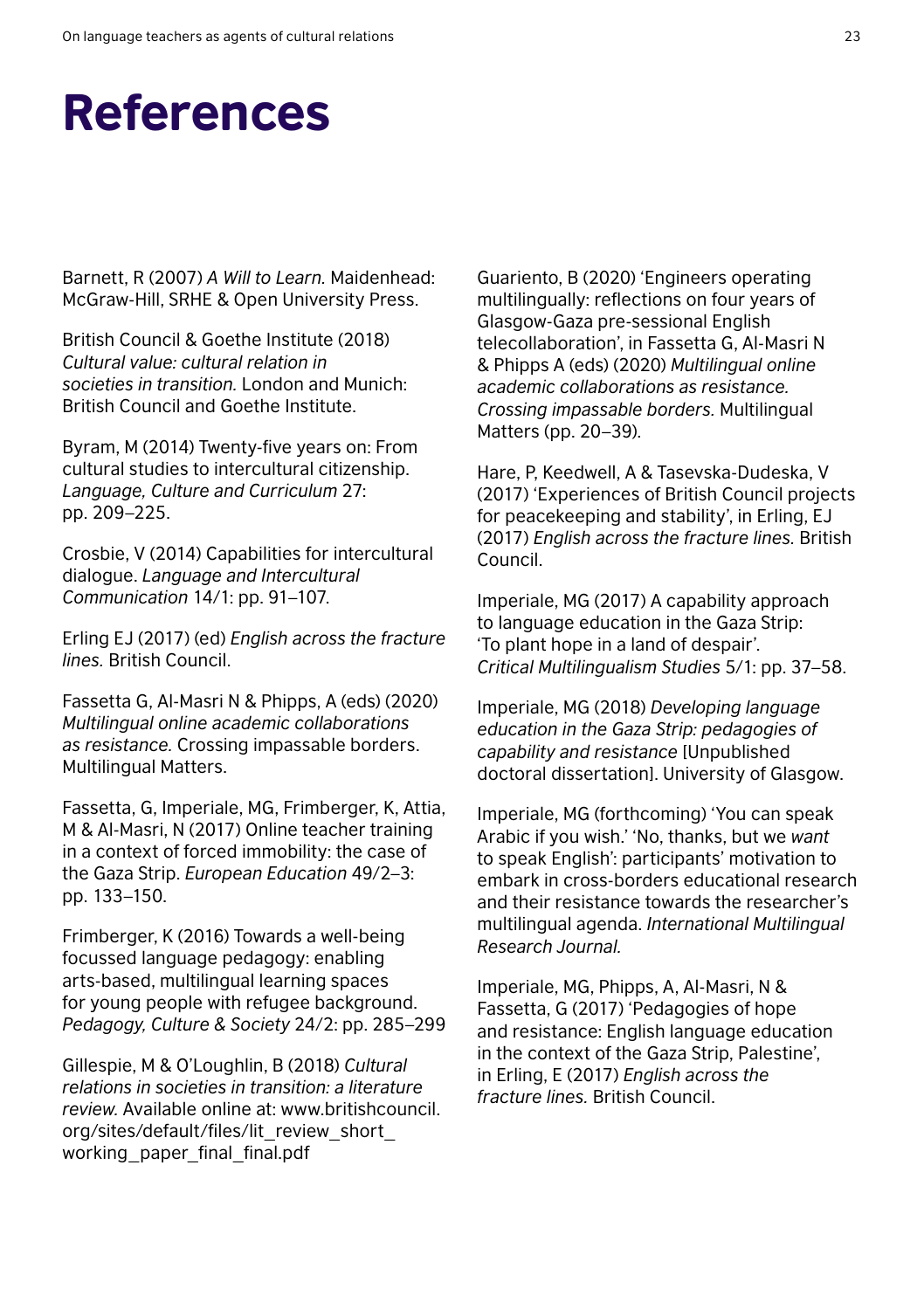Imperiale, MG, Phipps, A & Fassetta, G (in press) On online practices of hospitality in higher education. *Studies in Philosophy and Education.*

Kachru, B (1986) The power and politics of English. *World Englishes* 5/2–3: pp. 121–140.

Ladegaard, HJ & Phipps, A (2020) Epilogue: Notes towards a socially engaged LAIC. *Language and Intercultural Communication* 20/2: pp. 218–219.

Manan, S, Channa, L, Khemlani, M, Amin, D & Amin, M (2020): Negotiating English-only gatekeepers: teachers' agency through a public sphere lens. *Current Issues in Language Planning.* DOI: 10.1080/14664208.2020.1839219

Nussbaum, M (2011) *Creating Capabilities,* Cambridge, MA: Harvard University Press.

Nye Jr, JS (2004) Soft Power: *The Means to Succeed in World Politics.* New York: Public Affairs.

Pennycook, A (1994) *The cultural politics of English as an international language.*  New York: Longman Group Limited

Pennycook, A (1998) *English and the discourses of colonialism.* London: Routledge

Phillipson, R (1992) *Linguistic Imperialism.* Oxford: Oxford University Press.

Phillipson, R (2016) Myths and realities of 'global' English. *Language Policy* 16: pp. 313–331.

Phipps, A (2013) Linguistic incompetence: Giving an Account of Researching Multilingually. *International Journal of Applied Linguistics* 23/3: pp. 329–341.

Phipps, A & Gonzalez, M (2004) *Modern languages.* London: Sage.

Rose, M (2018) English in Cultural Relations. *Cultural Relations Collection.* British Council.

Sen, A (1999) *Development as Freedom.* Oxford: Oxford University Press.

Sen, A (2002) *Rationality and Freedom,* Cambridge, MA: Harvard University Press.

Singh, JP (2018) British Council and cultural relations: betwixt idealism and instrumentality. *Cultural Relations Collection.* British Council.

UN (United Nations Country Team in the Occupied Palestinian Territory) (2017) *Gaza ten years later.* Available online at: [unsco.](http://unsco.unmissions.org/sites/default/files/gaza_10_years_later_-_11_july_2017.pdf) [unmissions.org/sites/default/files/gaza\\_10\\_](http://unsco.unmissions.org/sites/default/files/gaza_10_years_later_-_11_july_2017.pdf) years\_later\_ -\_ 11\_july\_2017.pdf (accessed 7 June 2021).

UNRWA (2017) *Gaza situation report.* Available online at: [www.unrwa.org/newsroom/](http://www.unrwa.org/newsroom/emergency-reports/gaza-situation-report-170) [emergency-reports/gaza-situation-report-170](http://www.unrwa.org/newsroom/emergency-reports/gaza-situation-report-170)  (accessed 7 June 2021).

Wallen, M & Tormey, R (2019) Developing teacher agency through dialogue. *Teaching and teacher education* 82: pp. 129–139.